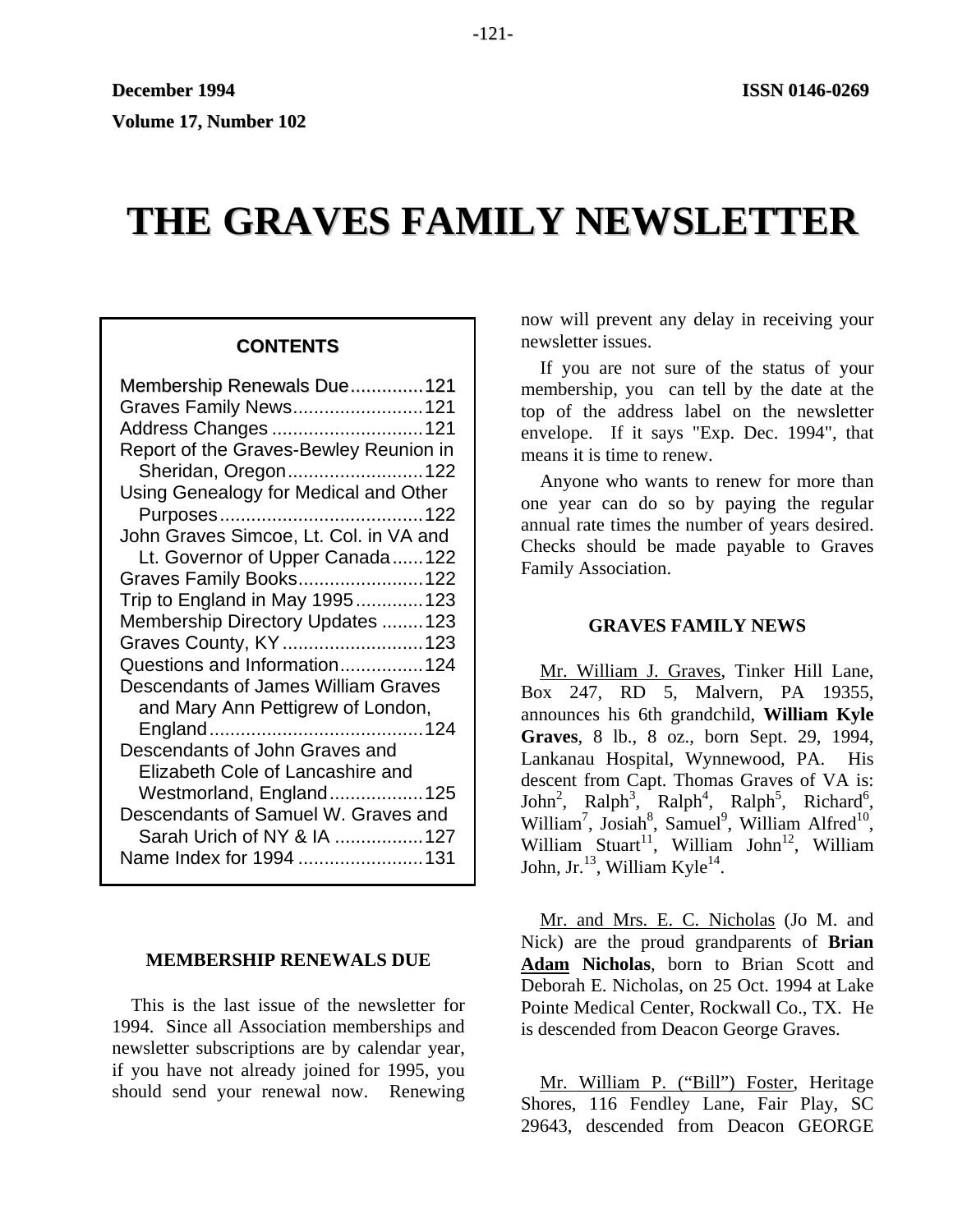GRAVES, reported the sad news that his brother, **Richard Bruce Foster**, of Prescott, AZ died of a stroke on April 25, 1994. He was a Lieut. Commander in the Navy on Air Patrol off the South Atlantic coast during WW II. Friends in Prescott scattered his ashes from the air during a "Missing Man Formation" flight over a Prescott park area which he helped protect from the inroads of copper mining interests. He leaves a wife and two married daughters.

We send our condolences to Mrs. Louise F. Wilcox, 1400 West Elm, LaVilla Apt. 25, El Reno, OK 73036-4952, whose husband, **Don Wilcox**, died Sept. 20, 1994. She is descended from RICHARD GRAVES of VA & IL, and WILLIAM GRAVES and Elizabeth Nunnelly of Pulaski Co., KY.

Mrs. Larry Spurgin, 3470 Carlsbad Blvd., Carlsbad, CA 92008-3225, descended from Rear Adm. THOMAS GRAVES of Charlestown, MA, wrote about the 93rd birthday of her mother, **Fannie Boyd Dozier**, on Aug. 12, 1994. A belated happy birthday!

## **ADDRESS CHANGES**

Ms. Kelly Diane Graves, descended from SAMUEL W. GRAVES of NY, has moved

**\$20/year in U.S. and Canada. \$30/year for other countries (air mail). Foreign memberships must be paid by money order in U.S. dollars. All back issues (1976-present) are available at current price.**

**Newsletter only available to individuals as part of Graves Family Association membership.**

**Published by: THE GRAVES FAMILY ASSOCIATION 261 South St., Wrentham, MA 02093**

**Newsletter Editor: Kenneth Vance Graves (508)384-8084 Treasurer: Elaine Tobias, Overland Park, KS** from McLean, VA to 1164 Routes 5 and 20, Waterloo, NY 13165.

Mr. J. Dixon Graves, descended from JOSEPH JAMES GRAVES (possible son of Dr. TOM GRAVES of Pike Co., AL) and Telitha Jackson, has moved from Marshall, TX to 517 West Kaufman St., Gilmer, TX 75644.

Mrs. Melinda J. Cornwell, descended from JOHN GRAVES of Concord, MA, has moved from Anchorage, AK to 481 Paystreak Circle, Wasilla, AK 99654.

Mrs. Isabel G. Wiggins of Sturgeon Bay, WI, descended from Deacon GEORGE GRAVES of Hartford, CT, has moved to 507 Louisiana St., Sturgeon Bay, WI 54235-1737.

Mrs. Louise F. Wilcox of El Reno, OK, descended from RICHARD GRAVES of VA & IL, and from WILLIAM GRAVES and Elizabeth Nunnelly of Pulaski Co., KY, has moved to 1400 West Elm, LaVilla Apt. #25, El Reno, OK 73036-4952.

Mr. Robert P. King of Jacksonville, FL, descended from MARY GRAVES and John Luther of Randolph Co., NC, has moved to 2304 Mercer Circle South, Jacksonville, FL 32217-9106.

Ms. Melissa A. Haslinger of Akron, OH, has moved to 2524 Ira Rd., Akron, OH 44333- 1910.

Mr. Richard G. Allen of Washington, DC, descended from Capt. THOMAS GRAVES of VA, has moved to 2800 Terrace Rd., S.E., B-417, Washington, DC 20020-2538.

Mrs. Barbara A. Lincoln-Miller of Galesburg, IL, descended from HANNAH GRAVES and Daniel Hovey of NY & IL, has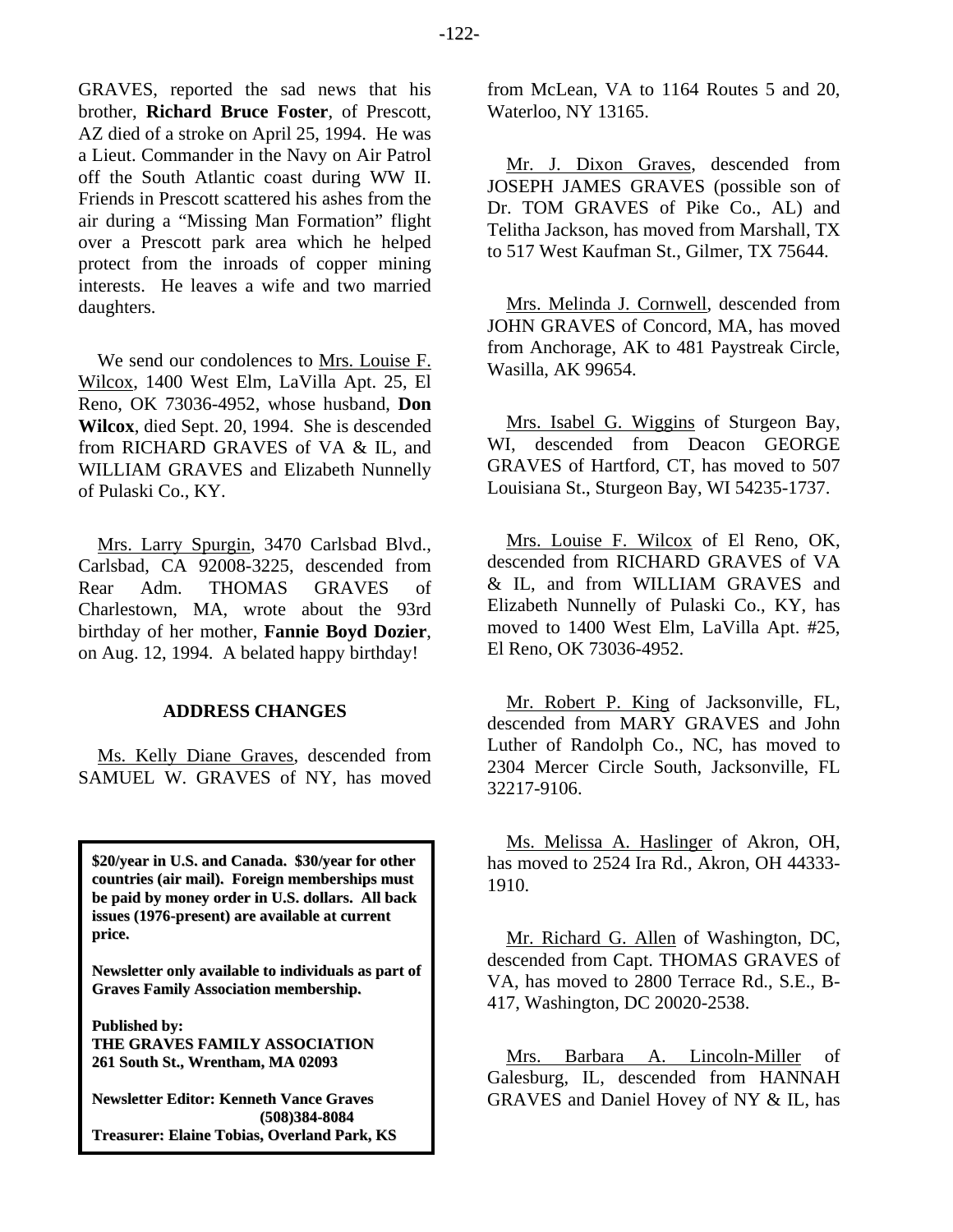moved to 383 East Ferris St., Apt. 18. Galesburg, IL 61401-4825.

## **REPORT OF THE GRAVES-BEWLEY REUNION IN SHERIDAN, OREGON**

The annual Graves-Bewley family reunion was held July 31, 1994 at the Sheridan city park, Sheridan, OR. This reunion was for descendants of Col. James B. Graves (descended from Capt. Thomas Graves of VA) and Diana Newton, as well as other Oregon pioneers of 1847. It was a beautiful summer day. Therefore, we had a respectable number who gathered for the occasion, some members arriving from Louisiana and Texas, as well as those from the nearer states like California and Washington. Ruth Horley, our business manager, presided over the meeting.

There was a "saddleback count" of about 54 people who enjoyed the covered dish supper. Our numbers are growing with each gathering of the clan.

Two new grave sites were discovered this year in the foothills above Sheridan. It is believed the graves were connected to the first Graves family that settled in western Oregon.

Submitted by: Mr. Harold C. Graves, 2306 Judy St., Amarillo, TX 79106.

## **USING GENEALOGY FOR MEDICAL AND OTHER PURPOSES**

Mr. Kenneth B. Graves, Jr., 1027 Elliott Ave., Petersburg, VA 23805, asked whether anyone is compiling records to show cause of death, such as cancer, and race, such as Indian. "I know that several branches of my family are mixed with Indian, but I do not know which tribe or when. The value of that info would be to trace the ethnic heritage and to know what health problems to expect, such as glucose intolerance, susceptibility to TB, Rh factor problems in pregnancy, different reactions to drugs and alcohol, etc."

Other members have indicated an interest in this, especially in the medical aspects. Would anyone like to pursue this in more depth?

# **JOHN GRAVES SIMCOE, LT. COL. IN VA AND LT. GOVERNOR OF UPPER CANADA**

Mr. Kenneth B. Graves, Jr. also sent an article that appeared in the Newport News, VA *Daily Press*, Sunday, Aug. 23, 1992, summarized below.

"Man who burned Richmond

They are celebrating in Canada during August and September the life and accomplishments of the man who burned Richmond and terrorized the Peninsula in 1781.

This month, 500 miles north of the York River from which he sailed after the surrender at Yorktown, Canadians are commemorating the arrival of their first Lieutenant Governor in Upper Canada: **John Graves Simcoe**.

In Virginia we knew him as Lt. Col. Simcoe, commander of the Queens Rangers, the most audacious British officer we faced, the unpredictable and brilliant light infantry commander who moved his foot soldiers like cavalry and so harassed central Virginia and the Peninsula that no one felt safe day or night....

Despite that fearful reputation here, more than any other man, John Graves Simcoe was rresponsible for establishing a benevolent British rule that formed the basis for Canada's self-governing Confederation and eventual independence from Britain...."

## **GRAVES FAMILY BOOKS**

Because of increasing costs, higher postal rates, and underestimation of number of pages for recent books, prices of most books will be increasing after Feb. 28, 1995 as listed below. All prices include postage.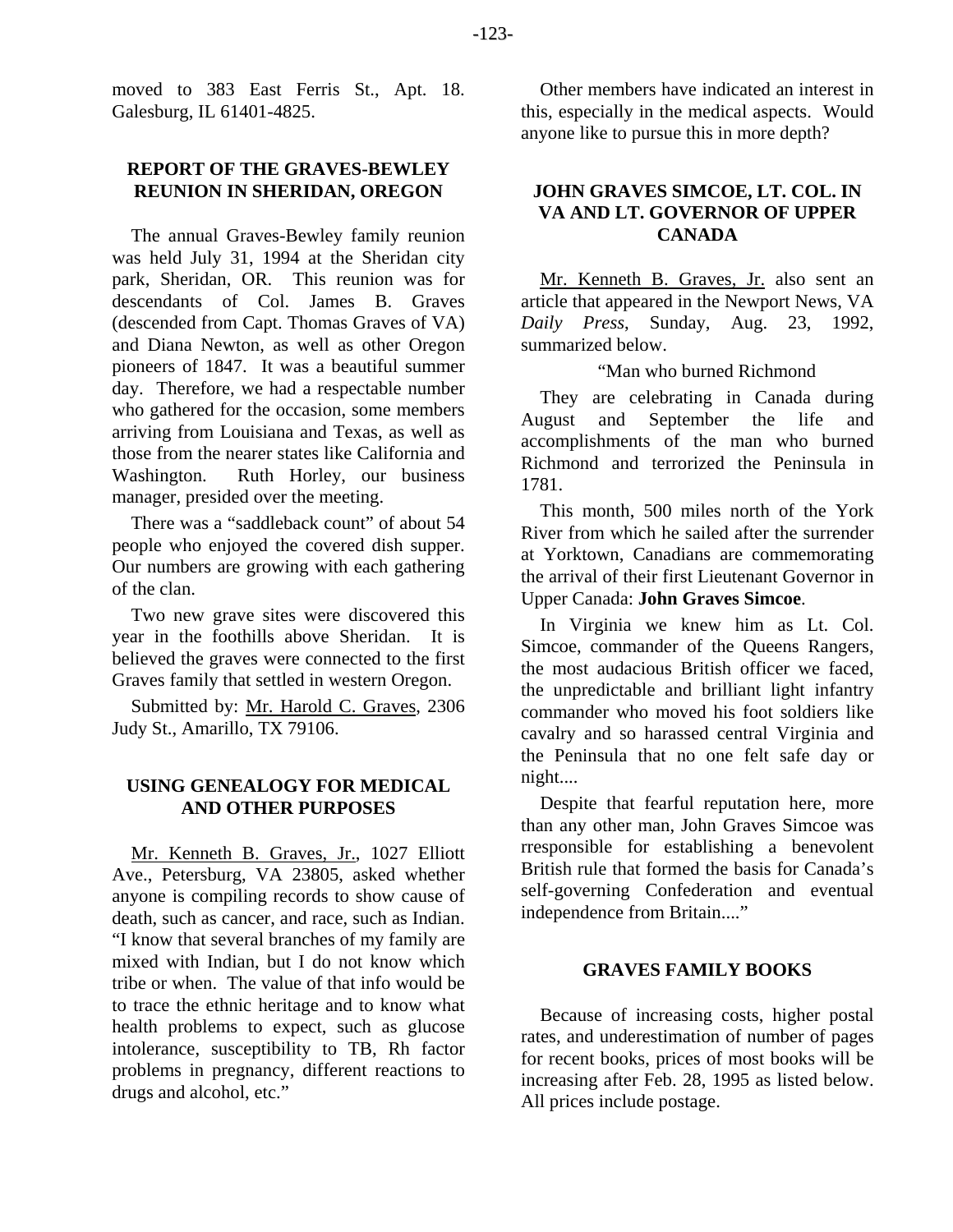- *Samuel Graves of Lynn, MA*, now \$29.00, will be \$36.00.
- *Thomas Graves of Hartford, CT and Hatfield, MA*, now \$38.00, will be \$46.00.
- *Graves Families of the World,* now \$41, price will not change.
- *Rear Admiral Thomas Graves of Charlestown, MA* was published in October, now \$19.50, will be \$23.00.
- *Deacon George Graves of Hartford, CT* is now at the printer and due back in March. 430 pages, now \$20.00, will be \$35.00.

*Graves Families of Randolph Co., NC* will be ready in early 1995. Price to be announced.

Targeted for 1995 are *John Graves of Concord, MA* and *John Graves of Frederick Co., VA*.

Targeted for 1996 is the book on *Capt. Thomas Graves of VA*.

#### **TRIP TO ENGLAND IN MAY 1995**

This trip will be May 20 through June 1, 1995. A mailing was sent in September to all Graves Family Association members, giving details of the tour. Others should contact Kenneth V. Graves, 261 South St., Wrentham, MA 02093, (508)384-8084, for information.

The itinerary will include ancient Graves family homes such as Beeley in Derbyshire and Mickleton in Gloucester, tourist attractions such as Windsor Castle, Buckingham Palace, and Shakespeare locations, and visits in the homes of Graves family members in England. Although there will be opportunity for genealogical research for those who are interested, this will also be a trip to enjoy and remember for everyone.

A video of the tour will be made and will be available afterward to all who are interested.

#### **MEMBERSHIP DIRECTORY UPDATES**

*New Members*  DARLING, Dr. Lu Ann W. 11414 Albata Street, Los Angeles, CA 90049 Ancestry: Thomas Graves of Hartford, CT; Diantha M. Graves and Timothy Darling of NY

DAVIS, Mr. Alan C. 3370 St. Michael Drive, Palo Alto, CA 94306 Ancestry: John Graves of Concord, MA

DAY, Mrs. Lynne E. 581 Bradford St., Pasadena, CA 91105 Ancestry: John Graves of Concord, MA

FLORA, Mrs. Betty Ogden 231 Crestmont, Norman, OK 73069 Ancestry: Capt. Thomas Graves of VA, via  $John<sup>2</sup>$ , Thomas<sup>3</sup>, John<sup>4</sup>, John<sup>5</sup>, Joseph<sup>6</sup>, & Thomas<sup>5</sup>, Richard<sup>6</sup>

GRAVES, Mr. Calvin 2181 Madison Ave., Apt. MG, New York, NY 10037 Ancestry: unknown

GRAVES, Mr. Harold E. Space 259, 525 West El Norte Pkwy., Escondido, CA 92026-3909 Ancestry: Thomas Graves of Hartford, CT, via #3103

GRAVES, Ms. Holly Key 354 Country Club Rd., Holland, MI 49423 Ancestry: Hiram S. Graves and Louisa Sage of PA & NE

GRAVES, Mr. Michael 1719 West Genesee St. Rd., Baldwinsville, NY 13027- 9666 Ancestry: Thomas Graves of Hartford, CT, via #3940

GRAVES, Mr. Norris Sidney 3025 Chimney Hill Drive, Waco, TX 76708 Ancestry: Capt. Thomas Graves of VA, via  $John<sup>2</sup>$ , Thomas<sup>3</sup>, John<sup>4</sup>, John<sup>5</sup>, Thomas<sup>6</sup>, Lewis<sup>7</sup>, Lewis<sup>8</sup>

KING, Mrs. Katherine Cullen 8502 West Boulevard Dr., Alexandria, VA 22308-1917 Ancestry: Capt. Thomas Graves of VA, via Thomas<sup>5</sup> m. Ann Davenport, Eleanor<sup>6</sup> m. Thomas Kimbrough

ROGERS, Ms. Regina R. 19370 Princeton Road, Stony Creek, VA 23882 Ancestry: Capt. Thomas Graves of VA, via John<sup>2</sup>, Thomas<sup>3</sup>, John<sup>4</sup>, Thomas<sup>5</sup>, Solomon<sup>6</sup>, William<sup>7</sup>, Elizabeth  $M$ <sup>8</sup> m. James Rogers, and other lines

SHOWLER, Mr. J. Thomas 9602 Milnor St., Philadelphia, PA 19114-3110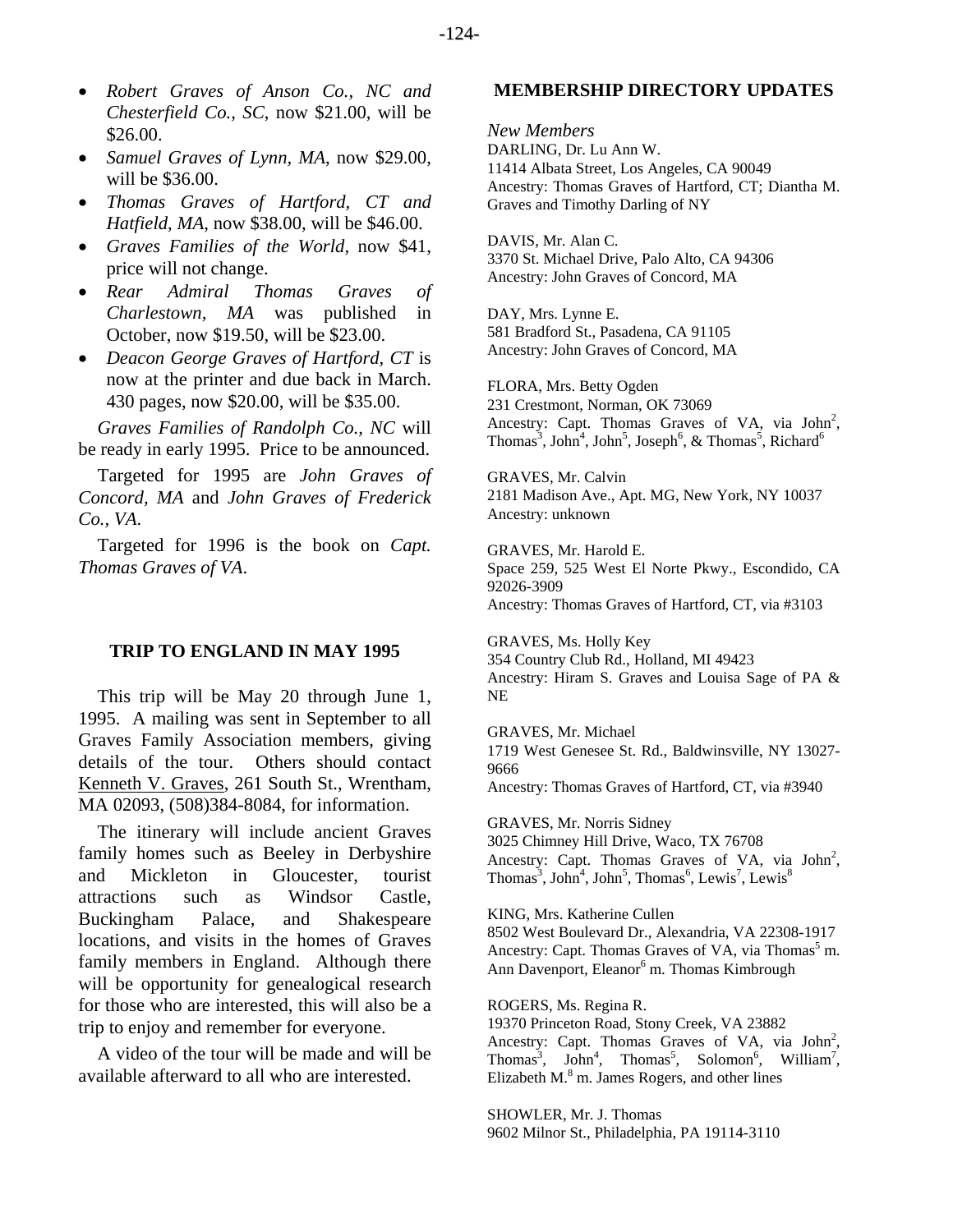Ancestry: Thomas Graves of Hartford, CT, via #3209

## **GRAVES CO., KY**

Mr. Harold C. Graves, 2306 Judy St., Amarillo, TX 79106, was in Pennsylvania last spring visiting his son. On the return trip, they stopped in Mayfield, KY, county seat of Graves Co. He sent the following 2 photos of the courthouse and a sign telling about Maj. **Benjamin Franklin Graves**, for whom the county was named.

The descent of Maj. Graves from Capt. Thomas Graves of VA is: Thomas<sup>1</sup>, John<sup>2</sup>, Thomas<sup>3</sup>, John<sup>4</sup>, John<sup>5</sup>, Joseph<sup>6</sup>, Benjamin Franklin<sup>7</sup>.





## **QUESTIONS AND INFORMATION**

#### *MISCELLANEOUS GRAVES FAMILIES*

Mr. Howard Graves, 8122 West Flamingo Rd., #142, Las Vegas, NV 89117-4212, is very anxious to find his earlier Graves ancestry. His father was HOWARD STEVEN GRAVES, and he supposedly died when Howard was about 15 months old, in 1929. Although he may have died in Michigan, he also may have died in Canada in some TB sanitarium. His mother's maiden name was Frances L. Beckwith, and she recently died without passing on any information.

The birth certificate of Howard Graves indicates that his father was born in St. Louis, MO, but the date is unknown. Howard Steven Graves was employed by American-LaFrance Foamite Corp before he died. He worked in Detroit and Kalamazoo, MI, and perhaps in Grand Rapids. Figgie International is the successor to American-LaFrance, but he has not been able to get a response from anyone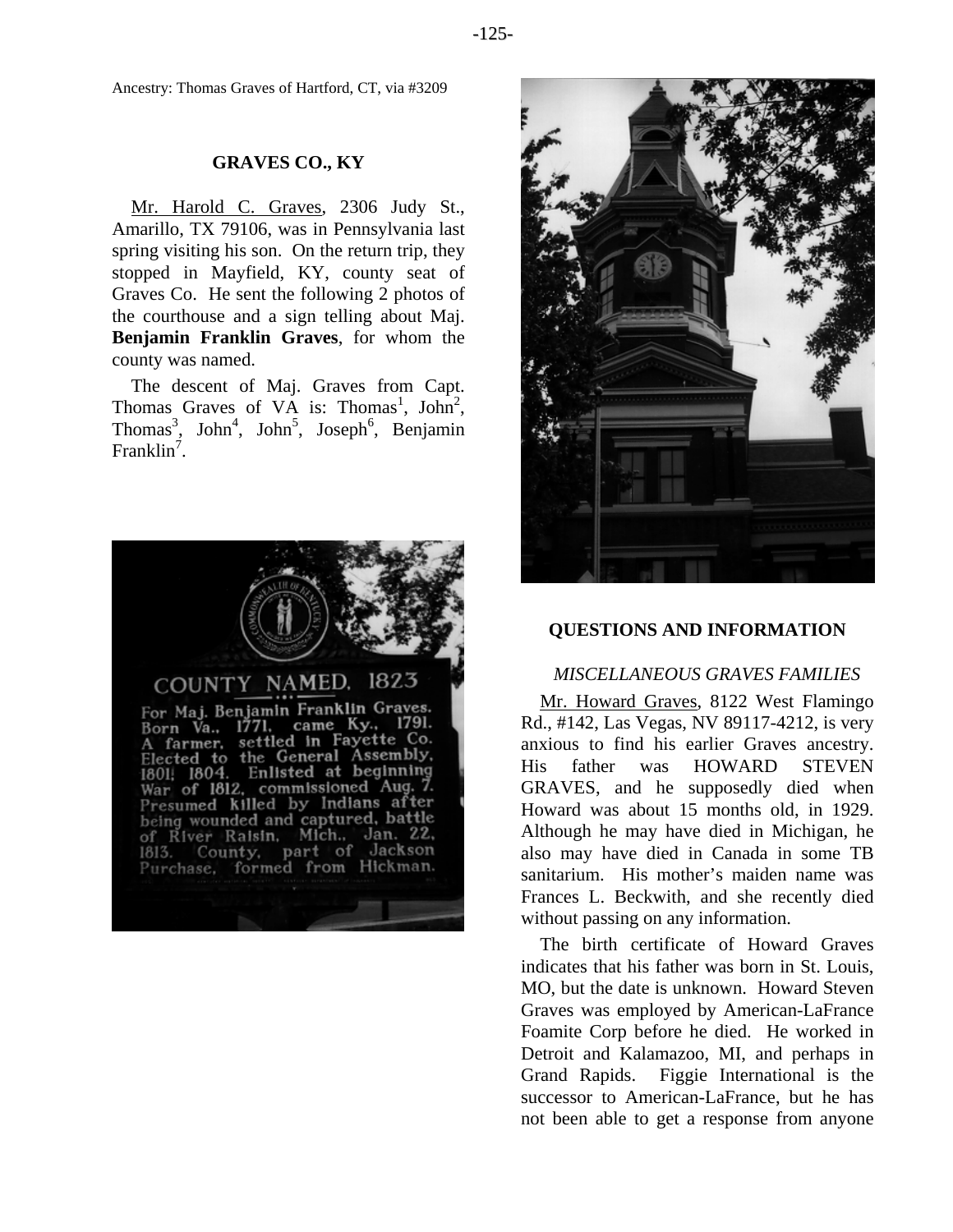there as to whether personnel records from the 1920's are still in existence.

Any help would be much appreciated.

## *GRAVES FAMILIES OF ENGLAND*

Mr. John F. Cooper, 1 Bulls Cliff, Garfield Rd., Felixstowe, Suffolk IP11 7PU, England, is descended from James William Graves and Mary Ann Pettigrew, as summarized below. He says that because it is much more difficult to trace ancestors who lived in cities than those who lived in rural areas, he has not been able to trace further back than James William Graves. He would apprreciate help.

(ED. NOTE: Is it possible that this family could have been connected with that of Rear Adm. Thomas Graves of Charlestown, MA, since both families lived in Stepney?)

## GENERATION 1

James William Graves (1) was born in 1806 and died in 1850. He married Mary Ann Pettigrew. She was born in 1819 and died in 1873.

After he died, she secondly married Charles Parker. He died about 1870. They had one child, John Parker, born in 1853.

Children - Graves

- 2. Mary Ann Graves, b. 1844, m. George Taylor, 26 March 1865, d. 1886.
- 3. James Robert Graves, b. 1845, m. Susannah Harrison, 11 May 1873 (Spitalfields Christ Church, Stepney, London). She was b. 1844. Children unknown.
- 4. Thomas William Graves, b. 1848, m. Jane Elizabeth May, d. 1933.

## GENERATION 2

Mary Ann Graves (2) was born in 1844 and died in 1886. She married George Taylor on 26 March 1865 in St. Peters, Stepney, London, England. He was born in 1818 and died in 1882.

Children - Taylor

5. Susan Taylor, b. 1866.

6. Henry Taylor, b. 1868.

Thomas William Graves (4) was born in 1848, was christened 18 Aug. 1850 at St. Mary Whitechapel, Stepney, London, and died in 1933. He married Jane Elizabeth May. She was born in 1859 and died in 1941.

Children - Graves

- 7. Elizabeth Graves, b. 1877, m. ------, d. 1959.
- 8. William Graves
- 9. James Graves
- 10. Henry Edward Graves

Mr. Paul M. Taylor, The Old Hall, Rolleston-on-Dove, Staffordshire DE13 9BS, England, is looking for help on his part of the Graves family, summarized below.

# DESCENDANTS OF JOHN GRAVES AND ELIZABETH COLE OF LANCASHIRE & WESTMORLAND, ENGLAND

## GENERATION 1

John Graves (1) was born about 1807 and died 29 Jan. 1867. The census for Underbarrow, Westmorland Co., England gives his birthplace as Ulverston or Osmotherly (a place near Ulverston), Lancashire. His stated age in the 1861 census for Underbarrow is 53, making his birth year around 1807-08. A search of the baptismal records for Ulverston has found no likely entries for John.

He married Elizabeth Cole, daughter of Arthur and Mary Cowill. She was baptized 7 Feb. 1813 at Broughton-in-Furness, and died 15 Jan. 1879.

John Graves obtained his BA at St. Bees Theological College. He became vicar of Underbarrow in 1839 and officiated at his first baptism there on 10 March 1839. According to the Westmorland Directory, 1858, p. 28, the living is a perpetual curacy worth £90pa, with residence, in the gift of the vicar of Kendal.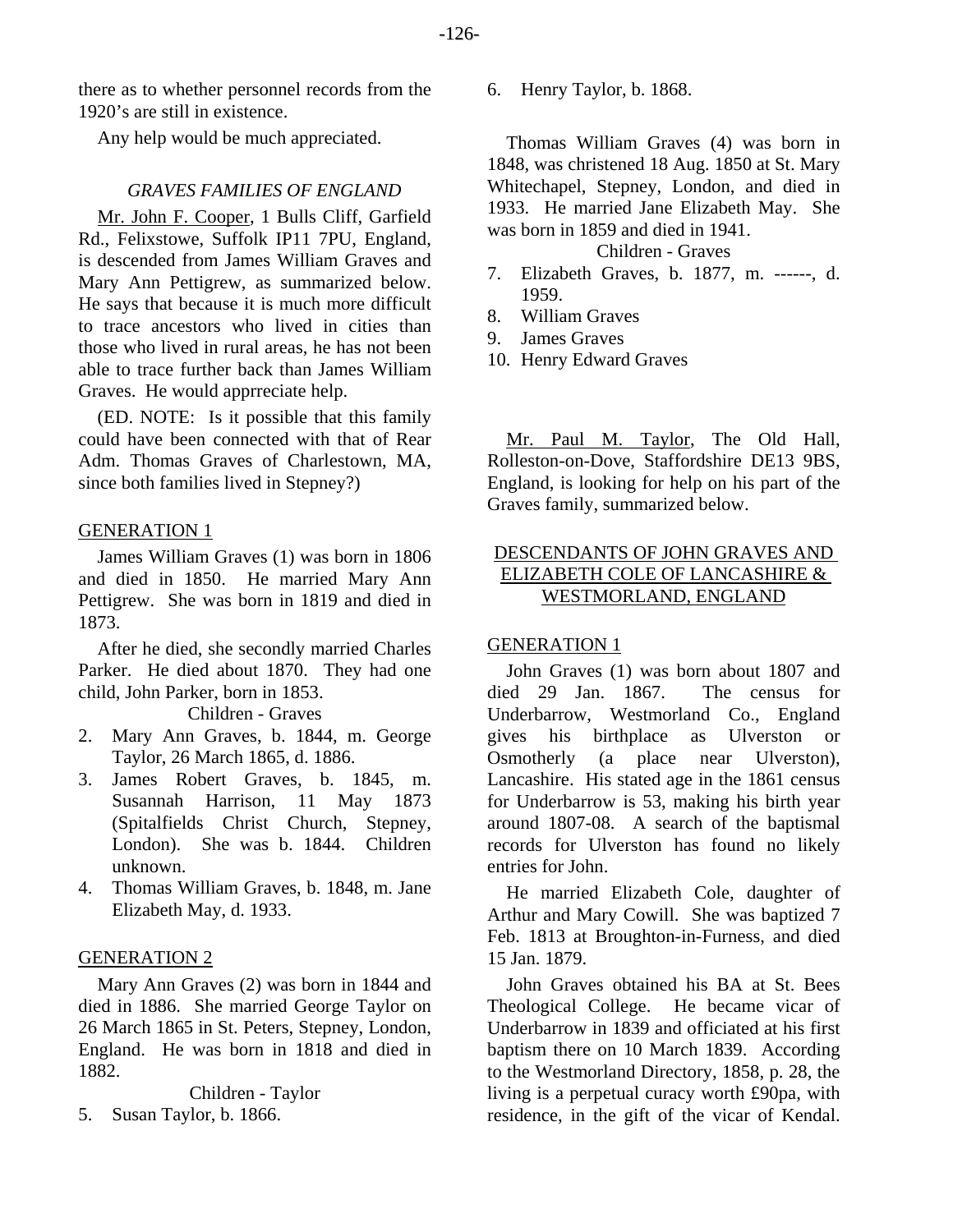Behind the alter in Underbarrow Church there is a stained glass window dedicated to John Graves. "In affectionate rememberance of the Rev. John Graves for 28 years curate of this parish who died on 29 Jan. 1867, aged 59. This window was inserted by his friends and parishoners AD1869." He was buried in the Churchyard. All his children were baptized in his church.

#### Children - Graves

- 2. John Graves, b. 25 Sept. 1840, bapt. 12 Oct. 1840, m. Mary Sarah ------, c. 1845, d. 19 April 1874. He continued as curate of Underbarrow until his death.
- 3. Arthur Graves, bapt. 22 Oct. 1841.
- 4. Mary Graves, b. 23 Feb. 1843, bapt. 6 March 1843.
- 5. Thomas Graves, b. 13 Aug. 1845, bapt. 19 Sept. 1845.
- 6. Elizabeth Graves, b. 27 Aug. 1847, bapt. 3 Oct. 1847.
- 7. Ferdinando Cole Graves, b. 19 July 1853, m. Constance Edith Ainslie, 7 Jan. 1891, d. July 1925.
- 8. Dorothy ("Dora") Graves, b. 19 July 1853, probably m. ------ Harrison.

## GENERATION 2

Ferdinando Cole Graves (7) was born and baptized 19 July 1853 in Underbarrow, Westmorland Co., England, and died in July 1925. He was a twin of his sister Dora. He married Constance Edith Ainslie on 7 Jan. 1891. She was born 18 Jan. 1853 and died 20 Nov. 1934. He obtained an MA at Oxford and became headmaster of a school in Chichester, probably Chichester Grammar School. He was a keen sportsman and fond of cricket.

# Children - Graves

- 9. Ainslie Graves, stillborn.
- 10. Constance Ainslie Graves, b. 26 Aug. 1897, m. Edmund George Law, 23 Sept. 1922, d. 6 Oct. 1981.

#### GENERATION 3

Constance Ainslie Graves (10) was born 26 Aug. 1897 and died 6 Oct. 1981. She married Edmund George Law on 23 Sept. 1922. He was born 2 Oct. 1893 and died 11 March 1972. Children - Law

11. Clare Ainslie Law, b. 28 May 1925, m. Keith Taylor, 9 July 1949.

## GENERATION 4

## Clare Ainslie Law (11) was born 28 May 1925. She married Keith Taylor on 9 July 1949. He was born 3 May 1923.

## Children - Taylor

- 12. Paul Michael Taylor, b. 16 July 1952, m. Heather Lynne Donald, 27 Sept. 1980.
- 13. Catherine Clare Taylor, b. 27 Aug. 1954, m. Olaf Georg Willi Sroka, 16 Sept. 1985.

#### GENERATION 5

Paul Michael Taylor (12) was born 16 July 1952. He married Heather Lynne Donald on 27 Sept. 1980. She was born 19 March 1946.

Children - Taylor

14. Clare Louisa Taylor, b. 24 Jan. 1982.

Catherine Clare Taylor (13) was born 27 Aug. 1954. She married Olaf Georg Willi Sroka on 16 Sept. 1985. He was born 28 Nov. 1945.

Children - Sroka

- 15. Anne Clare Sroka, b. 22 Nov. 1987.
- 16. Richard Olaf Sroka, b. 25 June 1989.

Mr. Alfred William West, "Northangle" M.S. 5, Dubbo, 2830, New South Wales, Australia, has submitted more information to add to his query on p. 34, 1994 GFNL. He is looking for the ancestry of his g-ggrandmother MARY ANN GREAVES.

According to the 1851 Manchester census, Mary Ann (wife of Timothy Leary), age 35 years, born Middlesex. Address: 1, Peel Terrace, Rochdale Rd., Manchester. Her husband was Timothy Leary, 42 year of age, born Ireland. Mary Ann does not appear with her husband and family in the 1861 census, address Livesey Street Police Station,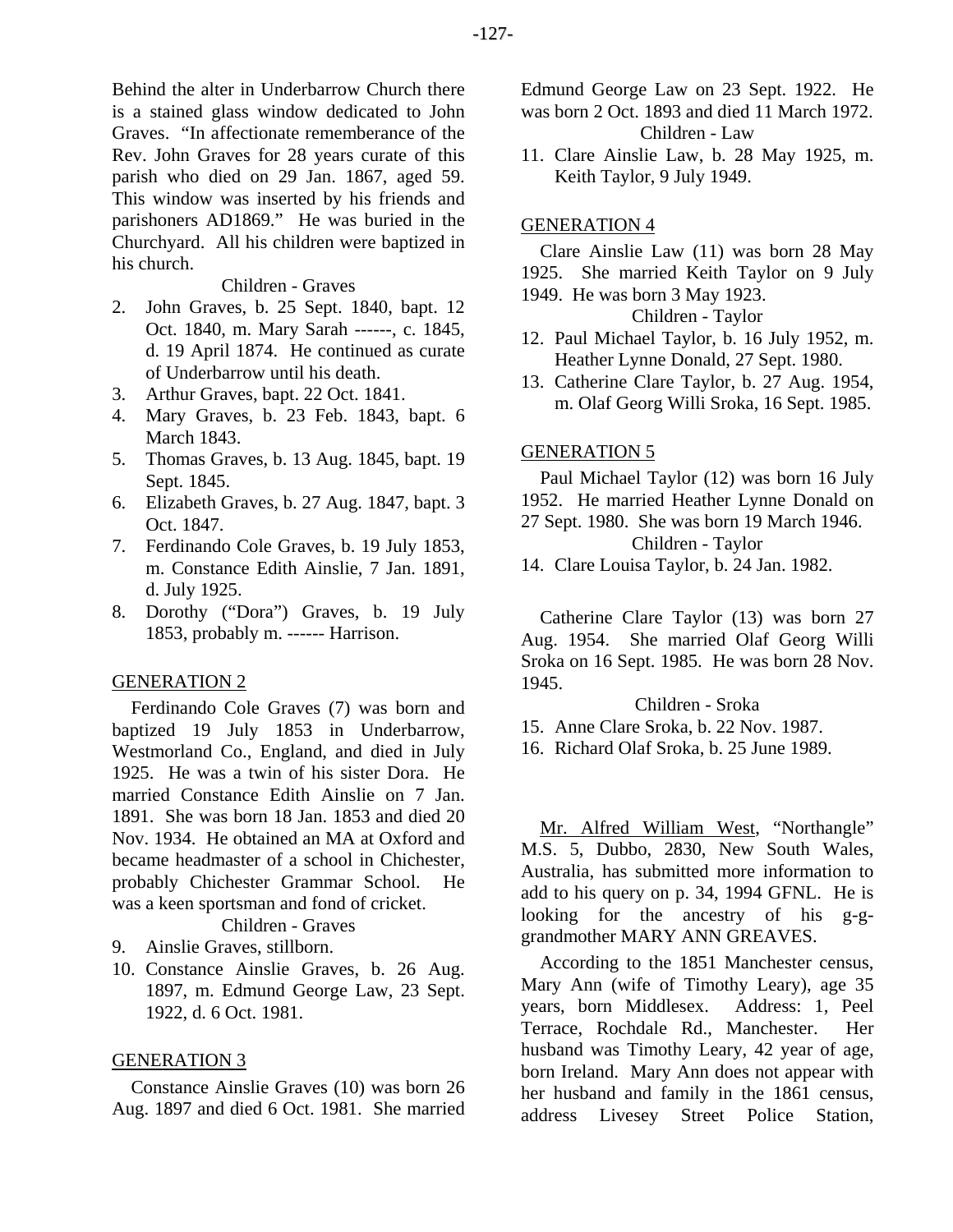Manchester, when Timothy Leary was described as 52 years, born Shandon (?), County of Cork.

The children of Timothy and Mary Ann, based on the 1851 and 1861 censuses, were the last 6 born in Manchester):

- John James, b.c. 1837, Middlesex
- Cornelius (or Edwin Cornelius), b.c. 1839, either in Ireland or Manchester
- $\bullet$  Henry, b.c. 1841
- Alfred, b.c. 1844
- George Samuel, b. 4 Jan. 1846
- Elizabeth, b.c. 1849
- Edward, b.c. 1850-51
- Caroline, b.c. 1852

It is possible that Mary Ann Greaves was the child baptized 10 June 1816 at Middlesex, Hammersmith, Waterloo St., (Wesleyan) to John Greaves and his wife Mary, but this has not yet been proven.

Mr. West is descended through the second son Cornelius Leary, known in Australia as Edwin Cornelius. Timothy Leary rose to the position of Inspector in the Manchester Police Force. Inspector Leary resigned owing to ill health with last day of service 31 July 1863. The death dates of both Timothy Leary and his wife Mary Ann are unknown.

## *THOMAS GRAVES OF DE, QUAKER*

Ms. Susan E. Graves and Ms. Misty L. Graves, 1246 South Gold Dust Terrace, Inverness, FL 34452, are descended from the Quaker family of THOMAS GRAVES of DE. They would like to learn more about their part of the family.

Their line of descent is: Thomas<sup>1</sup>, Thomas<sup>2</sup> m. Ann Barber, Thomas<sup>3</sup> m. Rebekah ------, Thomas<sup>4</sup> m. Martha Dixon, Samuel<sup>5</sup> m. Barbara Henson, Martha<sup>6</sup>, m. Thomas<sup>6</sup> Graves (son of Polly<sup>5</sup>), Samuel<sup>7</sup> m. Elizabeth Ankrom, George Albert<sup>8</sup> m. Sara Ann Heskitt, Clarence Cleveland<sup>9</sup> m. Flora Mae Monroe, Clarence<sup>10</sup> m. Vera May Speakman, Susan Elaine<sup>11</sup>, Misty Lynnette<sup>12</sup> Graves.

## *NORTHERN GRAVES FAMILIES*

Ms. Nancy M. Jaeger, 113 Reddington Court, Camarillo, CA 93010, wrote that her "maternal grandfather was Clarence Desmond Graves, born 16 Sept. 1881 in (Rice), Morristown Twp., MN. His birth certificate lists his father as WILLARD GRAVES, born in MA, his occupation was a farmer. That is all the information I have about Willard. I have not been able to find him on a census, or any record of his death. Since I have no idea how old he was at his son's birth, or at his marriage which took place 18 July 1880 at U.B. Church in (Rice), MN, I do not know when or where he was born in MA."

The wife of Willard Graves, "Anne (Luker) Graves, and two children, were living with her parents in LeSueur Co., MN at the time of the 1900 census. Anne is listed as either widowed or divorced, it is difficult to read the writing in that column." Anne was born 20 March 1864.

Willard had at least one other child, Alice E. Graves, born June 1884, married J. F. Toller.

(ED. NOTE: Willard Graves should appear at least on the 1880 and 1870 censuses, and probably on the 1860 census, but he would have appeared in the family of his parents in all those years. To get a clue for which Willard Graves to look for, I would try to locate a death record or newspaper obituary for him to learn his age. I would also look for a will/probate record for Willard, and any land records that might involve him or his son.

Were there any other Graves families in the 1880 census for MN that might have been related? Is there a MN county history book that might have included a profile of anyone in this family?)

Ms. Holly Key Graves, 354 Country Club Rd., Holland, MI 49423, is looking for the ancestry of HIRAM S. GRAVES, b. 15 June 1815, d. 23 April 1894 in Beaver City, NE, married Louisa Sage. She was born 1 March 1819 and was apparently christened 26 May 1889.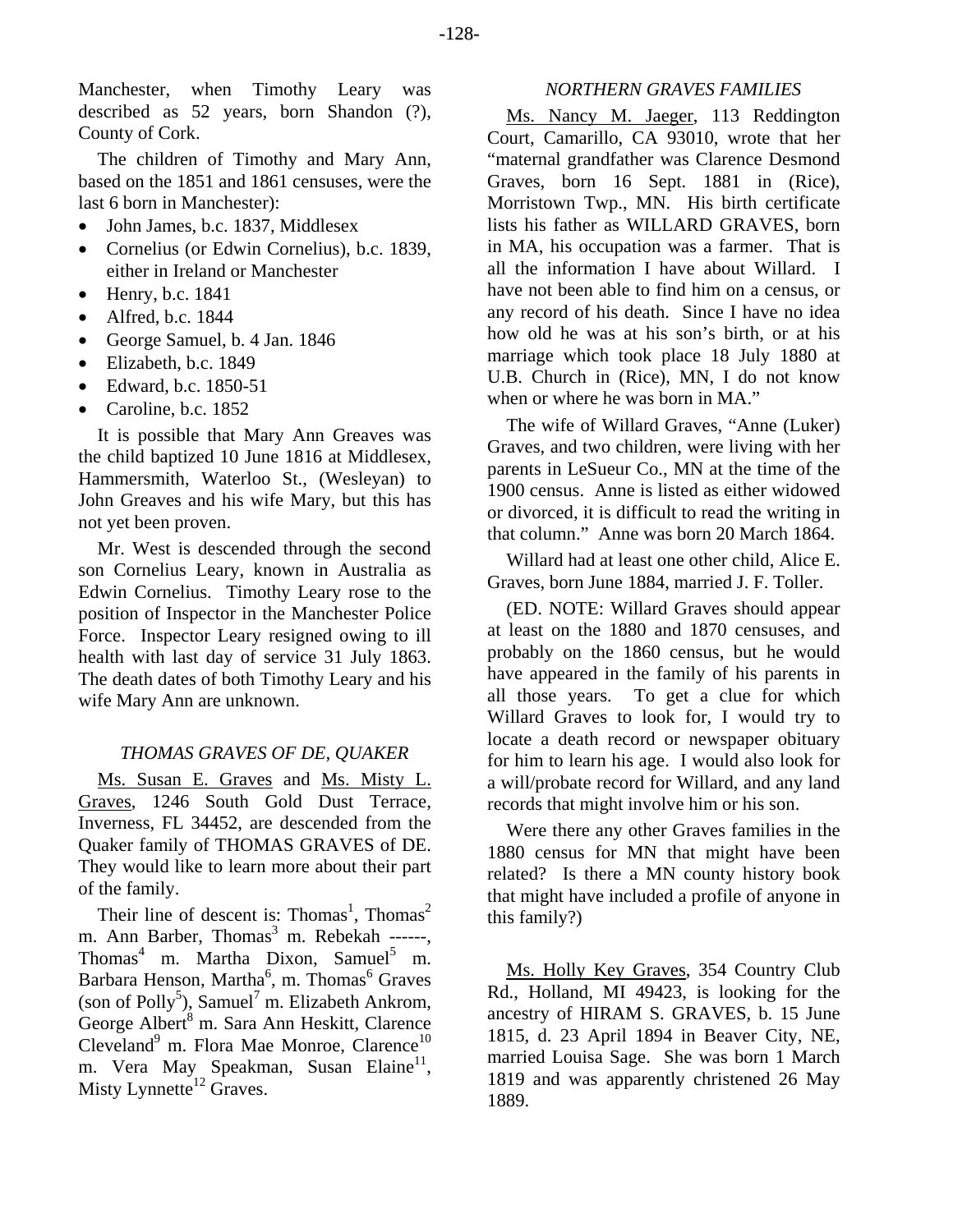Their children were: (1) McKendry Graves, b.c. 1843; (2) Lorraine Graves, died young; (3) John Sage Graves, b. 28 May 1854, Jeningsville, Wyoming Co., PA, d. 23 Aug. 1936, Rogers, AR, m. Mary Eloisse Champion, b. 1 Dec. 1854, Wyoming Co., PA, d. 7 Sept. 1918; (4) M. C. Graves, b. 8 Dec. 1840.

Mrs. Teresa Graves Norman, 12919 Fargo Lane, Redding, CA 96003, and Ms. Kelly Diane Graves, 1164 Routes 5 and 20, Waterloo, NY 13165, are both descended from SAMUEL W. GRAVES, whose partial genealogy follows. They would like to learn more about the family and the earlier ancestry.

## GENERATION 1

Samuel W. Graves (1) was born in 1832 in NY state. He married Sarah Urich, daughter of Jonas Urich and Polly Troop.

Children - Graves

2. William S. Graves, b. 1861, m. Nellie Jessie Handy, d. 1941.

## GENERATION 2

William S. (Samuel?) Graves (2) was born in 1861 in IA, and died in 1941 in OK. He married Nellie Jessie Handy, daughter of Floyd Handy and Mary Hall. Nellie was born at Whitewater, WI. Nellie's family lived in WI during the time of the Blackhawk (Indian) Wars.

Either William or his father Samuel died of a farming accident with a horsedrawn threshing machine. (You can see what these threshers looked like in photos at Perkos' Cafe, by the river in Red Bluff  $-$  huge machines drawn by a great bunch of horses.) Children - Graves

3. Paul William Graves, b. 1891, m. Georgia Mae Buttram, d. 1932.

## GENERATION 3

Paul William Graves (3) was born in 1891 in Britt, IA, and died in 1932 in Ames, IA, during the great depression. He married Georgia Mae Buttram. She was born about 1897 in Saline Co., MO.

Louella Lee Sims and John Thomas Buttram were the parents of Georgia Mae Buttram. There were 10 or 12 children, one of whom was supposedly the mother of James Garner, actor. The name of John Thomas Buttram's father is not known, but the family was living in Marshfield, MO when he was born about 1863. He died in 1926.

Children - Graves

- 4. Carroll Graves
- 5. Eldon Graves
- 6. Dallis Christopher Graves, b. 20 Aug. 1918, m. ------.

#### GENERATION 4

Dallis Christopher ("Pat") Graves (6) was born 20 Aug. 1918 at Lookeba, OK. He married ------.

Children - Graves

- 7. Patricia ("Patsy") Graves, m. ------ Burrell.
- 8. Paul Dallis Graves, b. 1 Sept. 1943, m. ------.
- 9. William Earnest ("Bill") Graves
- 10. Teresa Graves, m. ------ Norman.

#### GENERATION 5

Paul Dallis Graves (8) was born 1 Sept. 1943. He married ------.

Children - Graves

- 11. Kelly Diane Graves, b. 13 Aug. 1967.
- 12. William Paul ("Bill") Graves, b. 26 Oct. 1976.
- 13. Barbara Ann ("Annie") Graves, b. 13 July 1980.

Dr. Lu Ann W. Darling, 11414 Albata St., Los Angeles, CA 90049, is searching for some of her husband's ancestry. He had 2 Graves lines. One is from Hannah Sackett, daughter of William Sackett and HANNAH GRAVES. (ED. NOTE: This Hannah Graves is a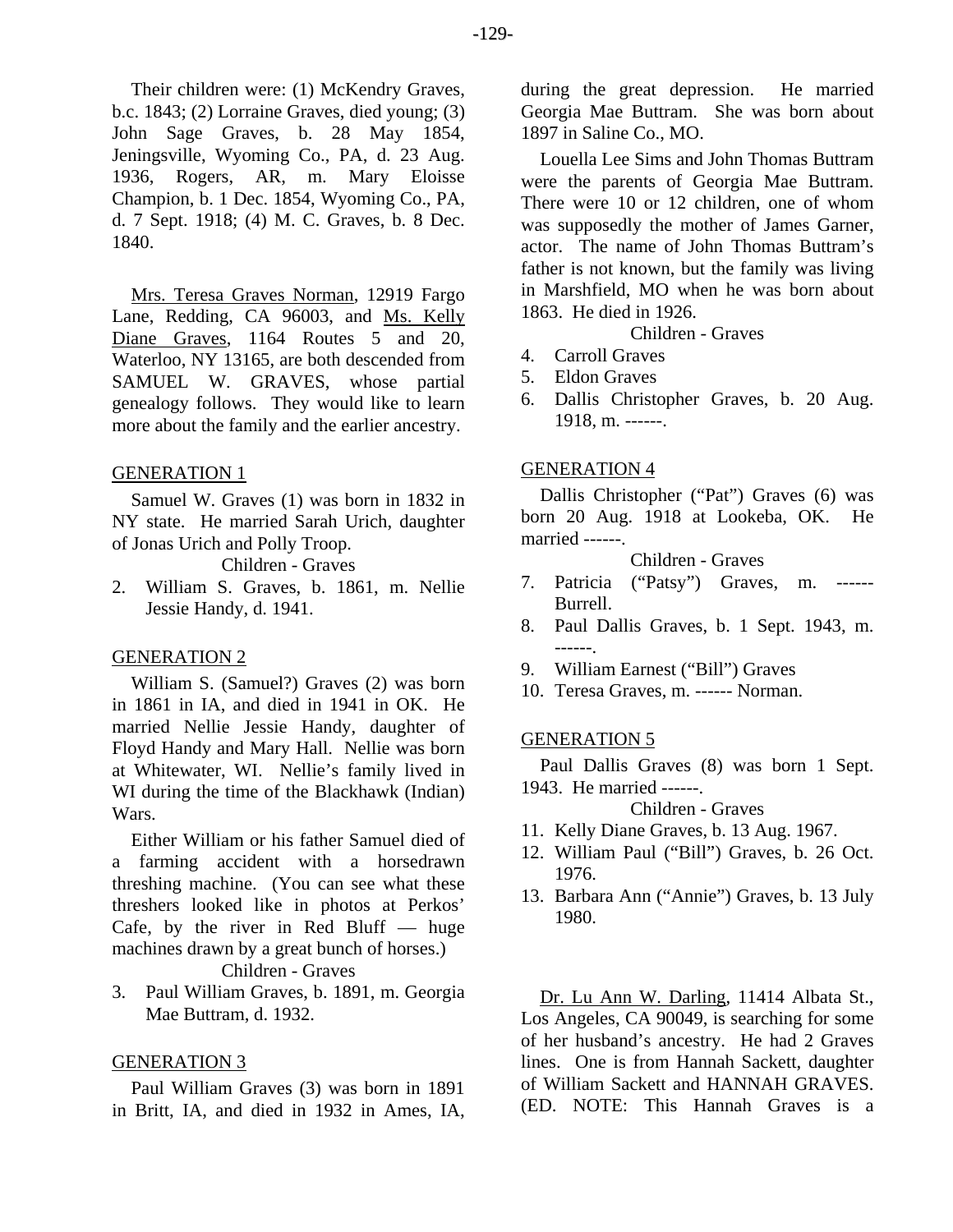granddaughter of THOMAS GRAVES of Hartford, CT, through his son Isaac.)

The second line is from DIANTHA M. GRAVES, b. 13 Aug. 1811 in Cortland Co., NY, d. 7 April 1879 in Leon, Cattaraugus Co., NY. She married Timothy Darling, son of Alden Darling and Hannah Church, on 9 Aug. 1827 in Phelps, NY.

(ED. NOTE: Both Deacon George Graves and John Graves of Concord had descendants who lived in Cortland Co., NY.)

Mr. Harlan L. Rounds, 5453 Konnowac Pass Rd., Wapato, WA 98951, has Graves ancestry on both his mother's and father's side. One line is from SAMUEL GRAVES, b. 1717-18, CT, m. Phoebe Hull. He is descended through their daughter, Hannah Graves, b. 14 Dec. 1752, Plattsburg, NY, m. John Rhodes, and through their child, Hezekiah Rhodes, b. 27 Feb. 1775, Tyringham, MA. He is looking for the ancestry of Samuel Graves.

His other line is from NEHEMIAH (?) JOHN (?) GRAVES, b. 1817 in TN or IN, m. Lucretia Black, 1834-35, through their daughter, Amanda E. Graves, b. 5 Dec. 1840, who m. Henry Asa Herring, 1857, Nodaway Co., MO.

(ED. NOTE: I don't know the ancestry of Samuel Graves who married Phoebe Hull.

However, the other line is descended from immigrant THOMAS GRAVES of Hartford,  $CT$ , probably through Stephen $^6$  Graves, #499 in the book,  $Silas<sup>7</sup>$  Graves, John<sup>8</sup> Graves, m. Elizabeth Ann Ballinger, Amanda E. $9$  Graves. It is not definite yet that  $Silas^7$  was a son of Stephen<sup>6</sup>. This part of the family is also included in *Branching Out from Stephen Graves*, by Jessie Graves.

Other marriages between the Graves and Black families in Sumner Co., TN in this time period were probably not connected, since that Graves family was from Caswell Co., NC.)

Ms. Betty LeBlanc, 8108 Moss Lane, Orange, TX 77632, is looking for the ancestry of JAMES M. GRAVES, b.c. 1832, TN, who had daughter Lovinia Buchenon Graves, b. 14 June 1870, Abbott, Scott Co., AR, m. James Hillard Fox.

(ED. NOTE: This family is similar to that in the preceding query, also descended from THOMAS GRAVES of Hartford, CT, via Stephen<sup>6</sup> Graves, #499. Louvinia is shown as #4959 in the book.)

## *JOHN GRAVES OF CONCORD, MA*

Mrs. Vivian Sheridan, 99 Oak Lane, Wirtz, VA 24184-2039, wrote that her grandmother was Susan Dianthias Graves who married John Aylworth. Susan had a sister Emma. It is ssaid that their parents moved to Blendon township, Ottawa Co., MI from NY.

Susan and John had a large family. Their youngest son, Julius Aylworth, was her father.

(ED. NOTE: Susan was descended from JOHN GRAVES of Concord, MA, as follows: John<sup>1</sup>, Benjamin<sup>2</sup>, Benjamin<sup>3</sup>, Jonathan<sup>4</sup>, Jonathan<sup>5</sup>, Roswell<sup>6</sup>, William Gage<sup>7</sup>, Susan<sup>8</sup>.)

# *SAMUEL GRAVES OF LYNN, MA*

Ms. Eleanor G. Baldic, 61 Mariners Lane, Falmouth, MA 02540, wrote: "Would you have any information on an EBENEZER GRAVES who married in Boston, MA on Oct. 1, 1741 to Sarah Lovis, daughter of Thomas Lovis and Sarah.

A genealogy on the Lovis family is currently being compiled and any information you might have would be most appreciated."

(ED. NOTE: This Ebenezer Graves is apparently descended from immigrant Samuel Graves of Lynn. However, the exact relationship is uncertain. On p. 19 of the Samuel Graves book is a statement that this Ebenezer was probably a son of Thomas Graves,  $\#25$ , descended as follows: Samuel<sup>1</sup>, Mark<sup>2</sup>, Thomas<sup>3</sup>, Ebenezer<sup>4</sup>. However, the book does not show Ebenezer<sup>4</sup> and his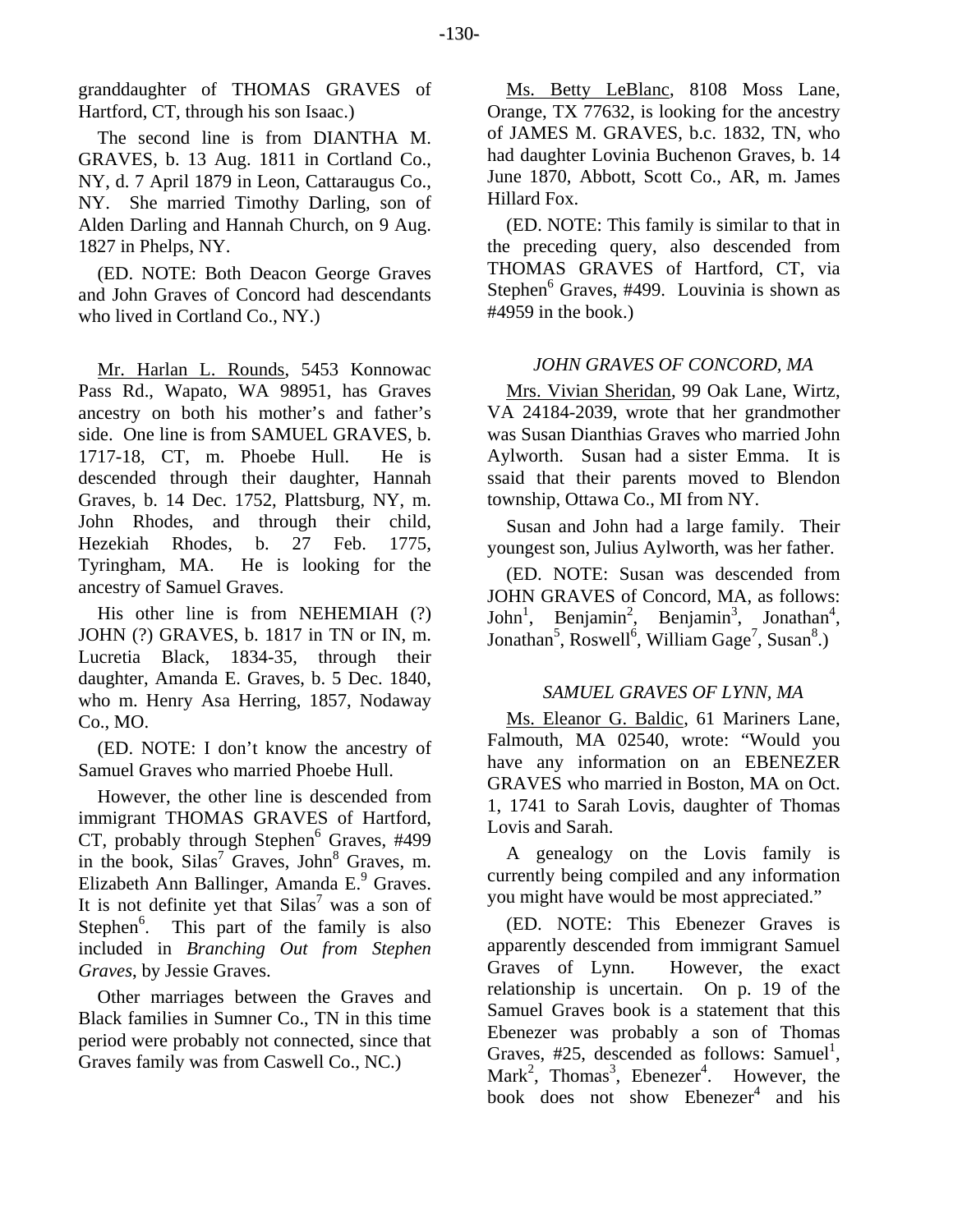#### -131-

supposed brother John<sup>4</sup> as sons of Thomas<sup>3</sup>

#### **NAME INDEX FOR 1994**

. Can anyone help?)

The number following each name is the page number in the 1994 newsletter where the name is found. All names are indexed, not just those of Graves descendants. If a name appears more than once on a page, it will only be shown once in the index for that page.

Abernathy, Carissa Bell,66 Henry,5,12 Henry M. C.,66 Matthew,12 Abraham, Mary,38 Noah,38,39 Adams, Amelia,6 Anne,62 Ansel,62 Archibald L.,48 Hazel Lillie,48 John Quincy,116 Richard Field,48 Zora Spearman,48 Agate, Carole,58 Ainslie, Constance Edith,127 Albrecht, Marjorie,49 Marjorie J.,41 Alderman, Eloise,93 Aldred, Wanda L.,76,116 Aldrich, Betty,3,27 Alexander, M. Loyal,27 Martha,64 Miriam Loyal,5 Allard, Judith,82,83 Allen, Anna,88 Ben,110 Betty,110 Bill,110 Caleb,88 Cecil,110 Eldrith,110 Faralone,110 Guy Tilden,118 Jack,110 James Ben,109,110 Jesse,110 John,110 John Alex,118 LaVada,110 Mabel,110 Mary Emma,102 R. C.,44 Richard G.,100,122 Ruth,118 Spud,110 Allred, Nancy Jane,8 Altman, Angeline,38

James,38 Altorfer, William G.,101 Alward, Judith,82,83 Amis, Elizabeth,68 Amoitt, Rena,110 Anderson, Betty Kay,16,36 James John,118 Robert S.,114 Andrews, Esther,18,87 Samuel,18 William,18,19,76,87 Angus, Angela,47 David,66 Ankrom, Elizabeth,128 Appleby, Gerald,106,107 Michelle,107 Ard, Mr.,21 Arfwedson, Carl Edward,59 Armstrong, Donald G.,99 Henry,24 John D.,116 John H.,24 Lilly May,45 Rosetta A.,24 Sarah Elizabeth,116 Arnold, Bessie,91,92 Kayren,117 Asher, Rachel,38,40 Astwood, James,83 Atchinson, Mary Ann,44 Auman, Elizabeth,23 Axford, Mary,34 Aylworth, John,130 Julius,130 Bahr, Albert,8 Bailey, Asenath,114 Celete A.,119 Celette,117 Donald Vincent,93 Elizabeth,13 George Richard,92,93 Jason Vincent,93 Mary Josephine,93 Peggy Ann, 92, 93 Richard Gerald,93 Roy Clayton,91,92 Saxton,114 Baker, Barry Thomas,31 Bonnie Sue,31

Brandon Barry,31 Carolyn,26 Courtney Haywood,31 Elmer Larkin,31 Helen D.,11,30 William Wright,12,31 Baldic, Eleanor G.,130 Ballinger, Elizabeth Ann, 130 Sarah,35 Bancroft, Sabra,60 Bandy, Vivian S.,65 Banks, Charles Edward,82,104 Elizabeth,83 Banto, Mr.,110 Barber, Ann,128 Barding, Nathaniel,18,88 Sarah,18 Barger, Evelyn,100 Evelyn D.,102,103 Herbert,100 Barlow, Julie A.,112 Barnard, John,18 Barnett, John,70 Joseph,70 Mary Ann,70 Teresa Williams,70 Thomas,52,68,70 Bates, Bradley M.,60 Edith R.,60 Frances,96 Battleson, Helen N.,119 Helen Nichols,120 Roland Eddy,119 Batton, Barbara Deene,24 Baugh, Mr.,44 Bayless, Addie,90 Alice,90 Betty,90 John B.,90 Sarah Ann,90 Walter Graves,90 Will,90 Beach, Emma,119 Mary,119 Beamsley, Grace,87 Bean, James H.,62 Beard, Betty Loving,118

James P.,118 Bearding, Nathaniel,18 Beauchemin, Eugenette,58 Beckwith, Frances L.,125 Beebe, Joseph,16 Beier, Adeline,49 Bell, Della Wilson,110 Belue, Maxie,26 Bennett, Mary Lee,119 Berden, Nathaniel,18 Sarah,18 Berggreen, Jim,100 Mary Ellen,100 Bernard, Joyce,86 Berry, Barbara,64 Best, Virginia Rose,62 Bezer, Sarah,37 Biggs, Nettie,110 Billings, Rindi,50 Bilski, Eleaine G.,101 Birch, Mary Ann,71 Bird, George,52 Bishop, Elizabeth,37 Black, Caty,67 Kathleen,67 Lucretia,130 Mary,40 Blagrove, Joan,119 Larry,3,27 Blair, Abel,19 Blakeley, Ruth,60 Bloesch, Leda G.,74 William R.,74 Bloom, Barbara Graves,102 Barbara J.,15 Mark L.,16 Blowey, Dwayne,4 Bolton, Francis,80 Bonstel, Baker,88 Booe, Elizabeth,6 Rebecca,6 Boothe, Ellen Elizabeth,57 Lewis,57 Susanna,57 Boron, Susan,36,37 Boyd, Amanda,13 Robert,13 Braden, Mr.,38 Sarah,20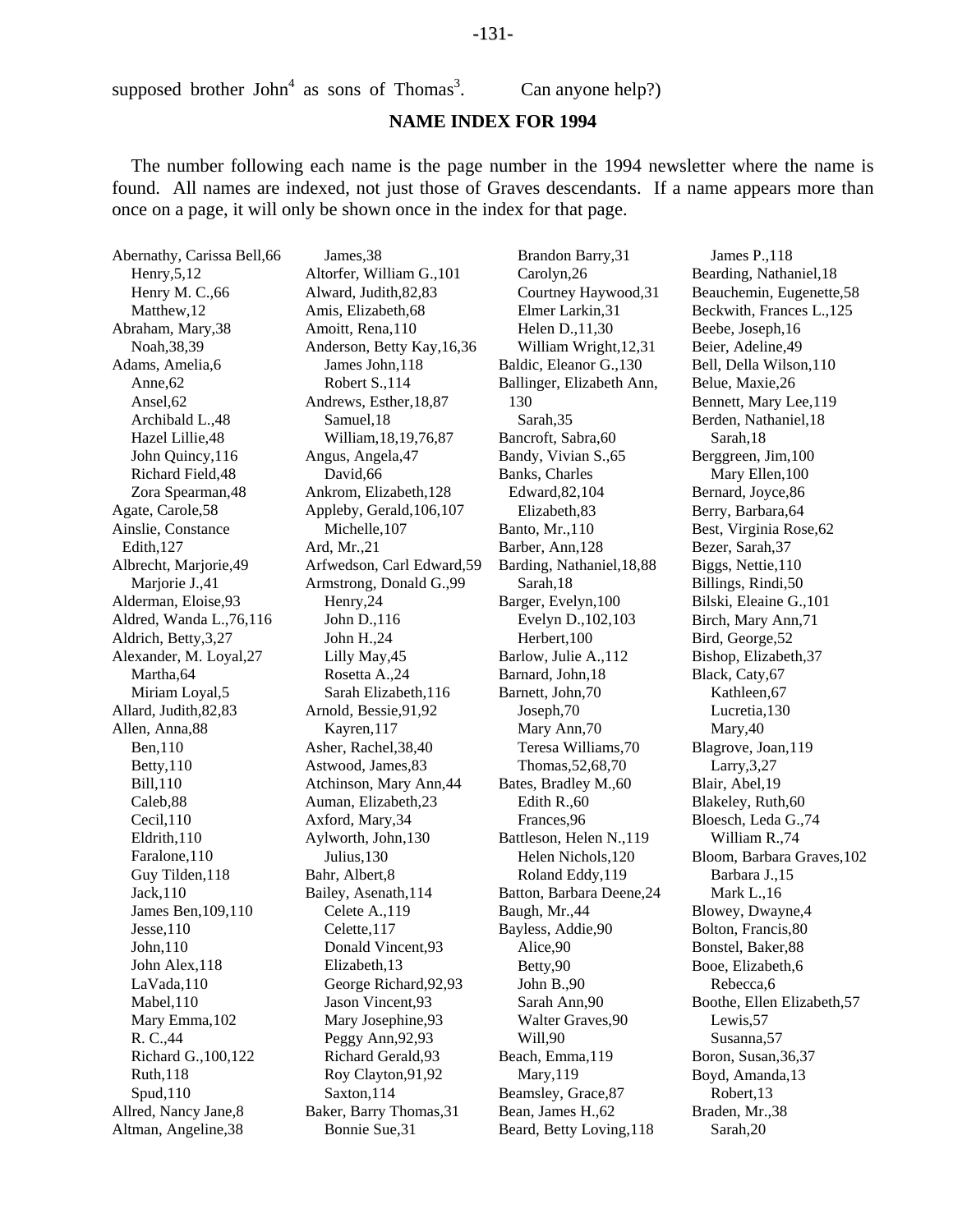Bradfield, Hannah,7 Bradley, Elizabeth,46 Hattie,8 Sarah,72 Bradshaw, Dorcia,118 Joan,87 Theodosia,118 Bragg, Bunyan,90 Branch, Doris Marie,19 Brandon, Jesse,48 Brant, Carrie,114 Braswell, John S.,42 Bray, Lottie,29,30 Breed, Charles W.,17 Breen, Andrea,63 Cheryl,63 Karen,63 Willis J.,63 Brenner, Margarete,19 Briggs, Emily,15 Briley, Rebecca,42 Brill, Nedra D.,2 Brittle, Nina,96 Brockinton, D. A.,2 Bronson, Rhoda,100 Bronte, Charlotte,76 Brown, Anna,45 James Ray,91 Juanita J.,111 Larry Wayne,91 Margaret Jane,42 Mr.,111 Nancy A.,66 William F.,66 Brueckner, William,63 Brumfield, Johnie,98 Bryant, Calvin,111 Red,111 Sarah J.,43 Buchanan, Pearl,90,91 Buckner, Carolyn Ann,92 Jimmie,92 Melvin,91,92 Bulkley, Margaret,72 Bull, Martha,48 Bullock, Wendi,108 Burgess, Charles O.,102 Moses,6 Burgin, William,48 Burke, Lynn Marie,63 Burnett, Woody,64 Burrell, Mr.,129 Burris, Arthur P.,27 Butler, Mary Franklin,1 Phineas,83 Buttall, Martha,39 Randall,39

Butterfield, Anne Theresa, 63 Barbara Graves,62 Gregory M.,20,21,26 Helen Virginia,63 James Joseph,63 Mary Elizabeth,63 Buttram, Georgia Mae,129 John Thomas,129 Byers, Emily,91,92 Caldwell, Tice Vern,42 Calico, Mr.,110 Callaway, Nancy Clara,48 Calvert, William,24 Calvin, Bill,92,93 Cambron, Charles Madison, 95 Campbell, Ann,111 Betty,110 Chester,110 Hester Viola,110 James,109,110 Jesse Hayden,110 Jim,110 Louisa Staunton,24 Lucy,110 Vendell,110 Zilla,110 Campe, Nicholas,82 Cantrell, Cathryn,92,94 Canty, Chuck,93 Dottie,92,93 Gayle,93 Capps, Ava Lorene,42 Glenn Robert,42 Hiram Charles,42 Carmichael, Archibald,68 Jean R.,25 Sarah,23,68,71,72 Carothers, Sharon D.,99,103 Carpenter, Caroline,4,94,95 L. B.,11 Carson, Loyd,111 Carter, Alice R.,105 David Edmond,119 Laura,105,106 Lizzie E.,105 Mallie Frances,119 Nick,119 Preston L.,105 Raymond A.,119 Cartwright, Clara,15 Cason, Robert P.,26 Caywood, Alva E.,76 Chalmers, Alberta Graves,101 Chambers, Mr.,116 Chamberson, Mr.,109,111

Champion, Mary Eloisse,129 Chandler, Jacob,37 Jane,37 Sarah,37 Chapman, Georgianna,118 Chastain, Amilee Westbrook,37 Cheshire, Tennison,6 Childers, Amis Franklin,40 Florence,40 William,40 Childress, Azariah Shelton, 7 Franklin,6 Jacob,7 Childs, Agnes,26 Jane G.,103 Choate, Anne,87 John,87 Church, Hannah,130 Cissell, Mary T.,6 Clampett, Mary Ann,89 Nathan,65,76,89 Susannah,89 Clampitt, Nathan A.,65 Clapp, Sophia,88 Clark, Elisha,6 Elizabeth,44 Nancy,28,51 Claunch, Catherine,43 Clay, Rhoda,76 Clayton, Mary E.,92,94 Clem, Clayton Lamar,93 Earl Lamar,92,93 Lemuel Keith,93 Clements, Charles John,57 Joseph H.,57 Margaret Etoyle,57 Mary,118 Walter D.,57 Cleveland, Benjamin,1,65 Clevenger, Ronna L.,28 Clevidence, Gerri,4,94 Clonch, Catherine,43 Clough, Edna,61 Clymer, William,89 Cobb, Sanford H.,89 Coble, Turley,20,88 Cochran, Clifford,72 John,72 Martha Esther,72 Cochrane, James Earle,72 Nancy,72 Coffey, John,24,103,119 Marvin D.,119 Coffin, Virgil,113 Coffman, Ben H.,29,46,48

Cole, Elizabeth,126 Glenn Wayne,93 Ruth,58 Sarah,43 Collins, Donald E.,68,71 Elizabeth,22 Colton, Hannah,115 Colvin, Albert,19 Connally, William,48 Connett, Elizabeth,35 Connors, Flora,106,107 Conrad, Florence,13,14 Conte, Barbara Ann,61 Biagio Anthony,61 John A.,52,60 John Anthony,61 Roselaine Edna,61 Cook, James,88 John,6 Cooley, Clark,60 E. J.,91,92 Hannah,60 Coolidge, Ann L.,17 Daniel M.,17 Desdamona M.,17 Jonas L.,17 Jonathan S.,17 Joner Bringham,17 Kenneth E.,17 Leonard,17 Lyman B.,17 Zenos G.,17 Coop, Agnes,29 Vonda,49 Cooper, Audie Meeker,109 John F.,126 William G.,74 Winny,44 Copeland, Mary,21,66,94 Coppton, Harriet,115 Cornwell, Melinda J.,122 Corser, Eliza Ann,62 Cotton, William,80 Couch, Jacob,48 Couper, Fred T.,103 Courtner, Rosanna,20 Covington, Joyce S.,73 Cowherd, Drucilla,66 Cowill, Arthur,126 Mary,126 Cox, Jesse Lee,109 Joseph Henry,109 Maggie L.,43 Sarah,22,46 Thomas,104 Craig, Wayne,63 Cranor, Sadie,8 Crashaw, Katherine,81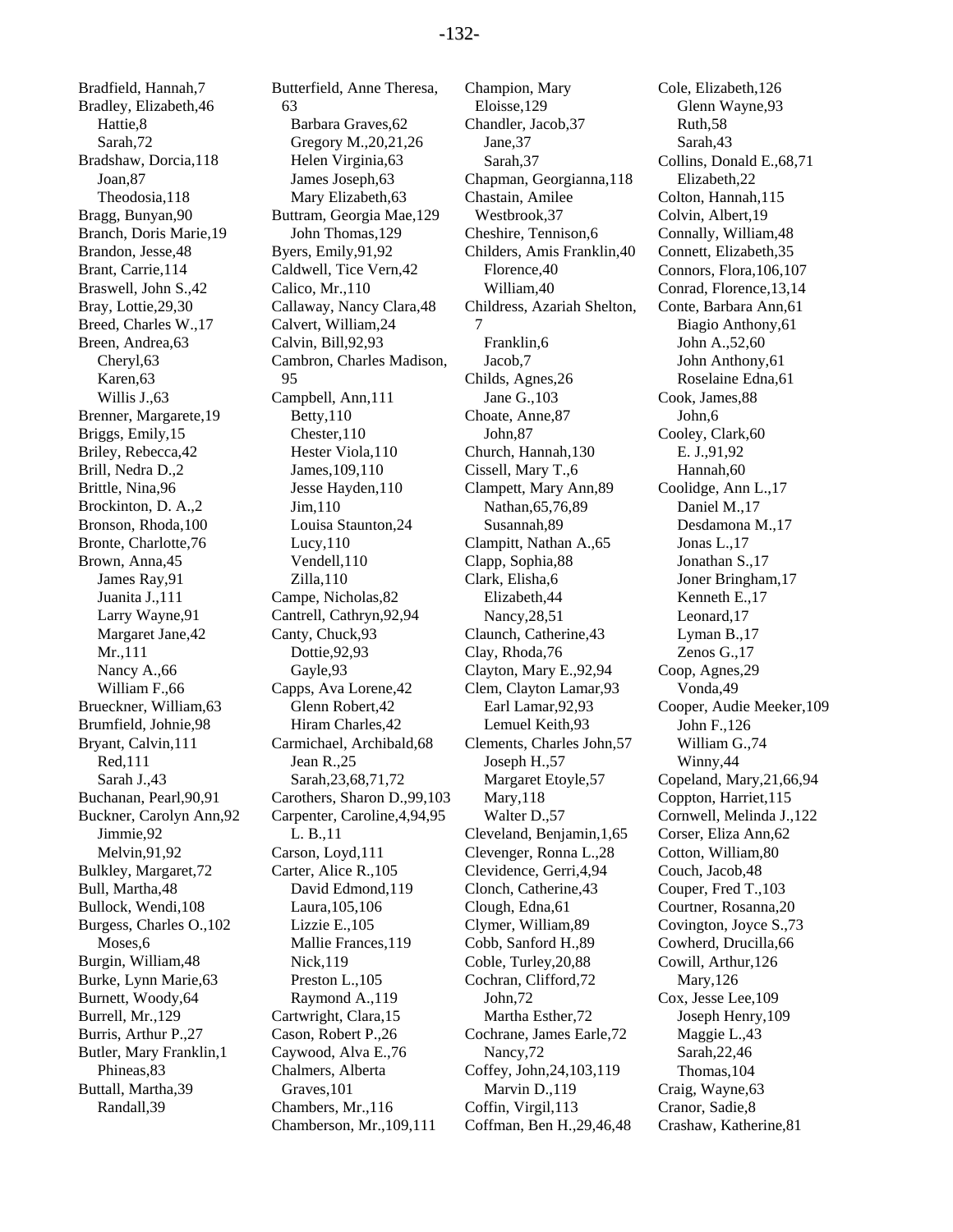William,81 Craw, Janet M.,27 Crawford, Christine Fay,38 Claudia Pressley,94 Susan,36,37 Vincent Leon,38 Crawford-Oppenheimer, Christine,29,38,39 Crichton, Marilyn,114 Cripe, Mary,115 Critzer, Ruth G.,101 Croshaw, Joseph,119 Katherine,48,119 Rachel,68 Raleigh,119 Rawleigh,119 Richard,119 Crosher, Katherine,119 Crosier, Jenella,4,19 Jenella Russell,20 Terry Dale,20 Cunningham, Miss,112 Curtis, William,83 d'Armand, Virginia Carlisle, 103 Dabbs, Ann,23 Dadey, Elizabeth,112 Dail, Troy,8 Dake, Benjamin F.,87 Daniel, Nancy,48 Daniels, Jonathan,16,36 Rebecca,16 Ruth,36 Darling, Alden,130 Lu Ann W.,124,129 Timothy,124,130 Darsie,Tada Lyons,29,46 Dartt, I. J.,29 Dater, David Kevin,61 Davenport, Ann,4,23,24,29, 46,47,65,72,76,96,119,124 Davidson, Thomas E.,100 Davis, Alan C.,124 Alfred,50 Barbara J.,18 James H.,102 Josephine,118 Mary Jane,117 Terry Hunter,117 Day, Lynne E.,124 Mike,103 de la Greves, Egidrus,53 John,53 Thomas,53 de la Grevis, Johannes,53 William,53 de Rio Blanco, J. P.,14 Dearborn, David Curtis,50

Deason, Cheryl Lea,93 Delaney, Sarah,22 Demas, Merle Nancy,62,63 Dennett, Helen Anne,12,31 John,31 Thomas,12,30,31 DeSilva, Phil,36 DeTour, Wesley,107 Dever, Lynda Jean,115 Dickenson, David Charles,9 James Wesley,9 Janice R.,5 Ronald James,9 Susan Renae,9 Dickerson, Walter,8 Didrickson, Karen,108 P. Karen,101,103 Dimke, John Henry,31 Mary Candace,31 Dixon, Ann E.,57 Martha,128 William,57 do la Grevis, Hugo,53 Dodds, Constance C.,63 Dodge, Cyrus Dayton,14 Daniel,14 Dodson, Katie,4 Donald, Heather Lynne,127 Donlan, Mary F.,14 Donnavant, Mr.,44 Dorough, Claude Herman,92,93 Jeffery Glenn,93 Jessie Martin Smith,92,93 Jimmy Lynn,93 Douglas, Mary,47,72 Wendell,63 Dow, Katrina,107 Doyle, Maurine,29 Dozier, Fannie,98 Fannie Boyd,122 Robert B.,98 Drake, Francis S.,83 Draper, James Radford,112 Nettie Graves,112 Drought, Eliza Mary,55 Dunn, John,91 Katie T.,103 Durham, Ed,42 Dyer, John M.,45 Mary Viola,45 Eames, Thomas,83 Early, Virginia,14 Easley, Mr.,111 Eason, Pattie Mae,8 East, John H.,71 Mary,71 Thomas,65

Thomas Pinckney,71 Eastman, Janice,63,64 Eaton, Mary,62 Eavenson, L. Chandler,99 Eberhart, Corbie Clayborn, 98 Eddins, Abraham,90,91 Altia L.,90,91 Ann Rebecca,89 Annie Lois,91 Benjamin,89 Benjamin Bartley,90 Benjamin Carrol,90,91 Benjamin Graves,89,90 Betty Joyce,92 Buford,91 Charlie Floyd,91,92 Donald,91 Ellin,91 Emma,90 Fannie Lucile,91 Flonnie Olevia,90,92 Frank W.,89 Gracie Lorena,91,92 Hazel,92 Hugh,90,91 Ira Dee,91 Jacob Vance,90 James Oscar,90 Jim,90 Joe,91 John,91 Laura,90,91 Lillie Mae,90 Louis Aymett,90 Mary,90,91 Mary Adeline,90 Mary Elizabeth,90 Mary Helen,91,93 McDaniel,91 Mildred,91 Minnie Myrtle,90,91 Nora Maybell,91,92 Oma Earl,91 Oscar Roy,91 Richard,92 Richard Walker,90 Robert E.,90,91 Rosa Etta,89,90,92 Ruth,91 Sallie Pearl,90,91 Susan,89,90 Susannah,89,90 Thomas Tereah,89,90 Tommy,90 Walter,90,91 Walter Marvin,91 Will,90,91

William,91 William Richard,90 Edley, Ann,56,57,83 Mary,83 Edmonds, Allen,88 Benjamin,88 Marisu,88 Martha Johanna,88 Traverse J.,88 Edson, Timothy,15 Edwards, Conley,100 Efland, Sarah,35,88 Eldridge, John Bolling, 89,90 Simen A.,90 Eley, Emily Whitney,64 Garey,63,64 Gary,64 Eliot, John,83 Philip,83 Elkins, Gloria,106,108 J. A.,9 Nancy Jane,11 Ellis, Alexander,57 Joseph,113 Lucinda C.,7 Martha,57 Epperson, Helen S.,3,27 Nikki,27 Erickson, Emma L.,3,27 Erskine, Mark,107 Evans, Augustus T.,5 William,45 Fangboner, Gary,29 Farmer, Irene,12 Farrell, Andrew,34 Ferguson, David,34 Margaret,34 Mary,34 Mr.,44 Ferrell, Donna Graves,22 Fey, John Cunradt,5 Fielding, Frances Margaret,69 Jack,69 John Benton,69 John Everett,69 Finch, Samuel,82 Thomas,82,83 Fink, Elizabeth Dorothea,30 Finley, Ellen Josephene,90 Fitts, Bruce,107 Roland,106,107 Flanders, Sidney,63 Flora, Betty Ogden,124 Foote, Mr.,29 Ford, Lydia,82 Forstrom, Elouise Elvern,9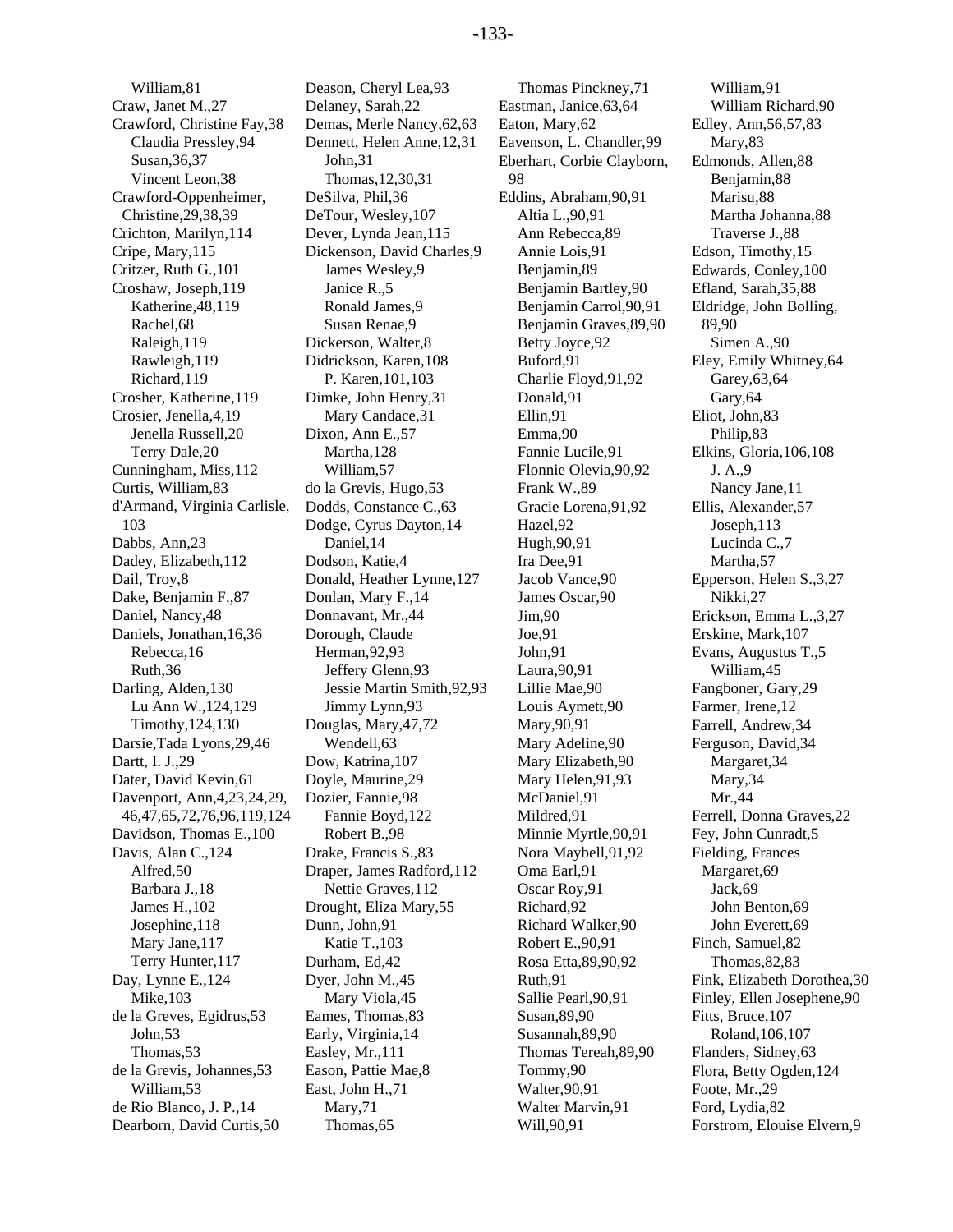Foster, Bill,121 James,6 John,7 Mary E.,6,7 Richard Bruce,122 William P.,121 Fowler, Sharon K.,23 Fox, Elizabeth,86 James Hillard,130 Susanna,6 Francis, Elijah,115 George L.,116 George Luman,115 Lettie Julia,115 Frank, Barbara Anne,7 Franklin, Hannah,17 Fraser, Mary,5 Phillip Jacob,5 Frazier, Sarah,37 Freund, Bertilla,9 Fry, John Cunradt,5 Marion Ethel,95 Nancy,18 Fulgham, Mattie Sarah,118 Michael,118 Funk, Marion,73 Robert C.,73 Fyke, Adam,12,30 Gage, Riley,110 Gardiner, Jane,34 Garner, James,129 Garrett, Jeffery William,61 Gary, Arthur,83 Gates, Thomas,77,80 Gay, Mary,83 Geisler, Sharon,99,103 George, Parks,90 Gibson, George W.,57 William G.,57 Gilbert, Raleigh,78 Gillam, Ina Jean,101 Gilman, Edith Courtney,96 Glatz, Roberta J.,49 Gleason, Susanah,84 Thomas,84 Glisson, Ethalene,35 Glover, Rosella,41 Godwin, Catherine,117 Wells,117 Goff, Mr.,110 Goggins, Cynthia,3,27 Goodchild, Ellen Eliza,58 Goode, Belver G.,101 Gooding, Elizabeth,71 Goodrum, Margaret S.,3 Goodspeed, Chester,105 Goodwin, Mildred Preston, 26

Gordon, David Marion,69 Herman Benton,69 Mary,7 Vivian M.,52,68,69,70 Warters Francis,69 William Wallace,69 Gorton, Robert,63 Gosnell, Annette,9 Goss, Mr.,110 Gough, Robert Edwin,95 Graf, Catherine,5 Graff, Jacob,89 Johan George,5 Johann Sebastian,4,11, 20,28,35,52,67,88,89, 101,103,108 John,89 John Cunradt,5 John George,5 John Michael,5 Maria Catarina,5 Phillip Jacob,5 Sebastian,89 Graham, David M.,7 Grant, W. Brewer,29 Grave, Ambrose,101 Ebenezer,101 George,18,101 John,53,101 Graves, Aamous,60,61 Aaron,15 Aaron Alfred,103,113 Abigail,17,18,19,76,87 Abner,4,15,19,28,36,51, 74,100,116 Abraham,38 Adah,19 Adam,107 Adam Gregory,2 Adolph,12 Adolphus,12 Ainslie,127 Al,29 Albert,17 Albert Kinsey,45 Albion,62 Alcy Caroline,5,12,66 Alden,106 Alexander,66,73 Alexander A.,109 Alfred,67 Alfred Perceval,55 Alfred Rice,42 Alice E.,116,128 Alice Jane,63,64 Alice Malinda,117 Allen,101 Allen J.,106,107

Allen W.,99 Allison,64 Alva,113 Alva L.,105 Amanda E.,94,130 Amanda Jane,35 Amber,1 Ambrose E.,15 Amelia,9 Amelia Langdon,9 Amos,29,52,60 Andrew W.,107 Ann,22,72 Anna,18,19,35,36 Anna Artimiss,109,110 Anna Mae,101 Anna Wilson,45 Anne,64 Annie,17,129 Anthony,56 Anthony Elly,56 Archibald,38,40 Arminda,35 Armstead,44 Arthur,44,46,127 Arthur Charles,106,108 Arthur Earle,62,63 Arthur Eugene Place,61 Arthur H.,105 Arthur Huntley,62 Arthur Spencer,58 Ary Ella,112 Asa,100 Aubrey,68,96 Aubrey E.,31 Augustus,109 Augustus William,58 Azariah,67 Bachelor,3,98 Barbara,19,20,88 Barbara Ann,43,129 Barbara Jean,16 Barbara May,63 Barbara S.,76 Barbary,20 Barbay,19 Barret P.,117 Bartlett,3,76,98 Barzella,67 Barzillai,4,67,76,96 Barzillia,67 Bathsheba,83 Beamon,112 Bela,4,28,36,51,74,100, 102 Belle Tozzi,61 Ben,24

Benjamin,4,15,16,17,19,2 2,28,36,38,40,46,51,74,8 3,88,100,114,130 Benjamin Clyde,68 Benjamin Franklin,125 Benjamin Harrison,37 Benjamin Hiter,96 Benjamin J.,22 Berkley Woodrow,106, 108 Bertha M.,105 Betty,98 Beverly,22,65 Bill,43,111,129 Bill William,61 Bob,50 Boston,20,35,88 Bradford Lewis,114 Bradley,108 Bud,103 Burtie,105 Burton Maurice,15 Caleb Arnold,96 Caleb Hiter,96 Callie,7,8 Calvin,15,62,105,106, 124 Campbell,5,12 Carl L.,29 Carmen,107 Caroline,66 Carrie Orne,87 Carroll,43,129 Cassandra Mae,108 Catharine C.,6 Catherine,22,23,35 Catherine B.,66 Charles,7,8,19,27,41,45,4 6,55,95 Charles Boardman,105, 106,107 Charles Howard,96 Charles L.,54 Charles Taylor,36,37 Charlotte,15 Cheryl S.,104 Chester,15 Graves, Chris,64 Christopher,35 Chuck,107 Claire Mary,61 Clara,24,116 Clara Bates,12,30 Clarence,128 Clarence Cleveland,128 Clarence Desmond,128 Clarence Edward,56 Claude,25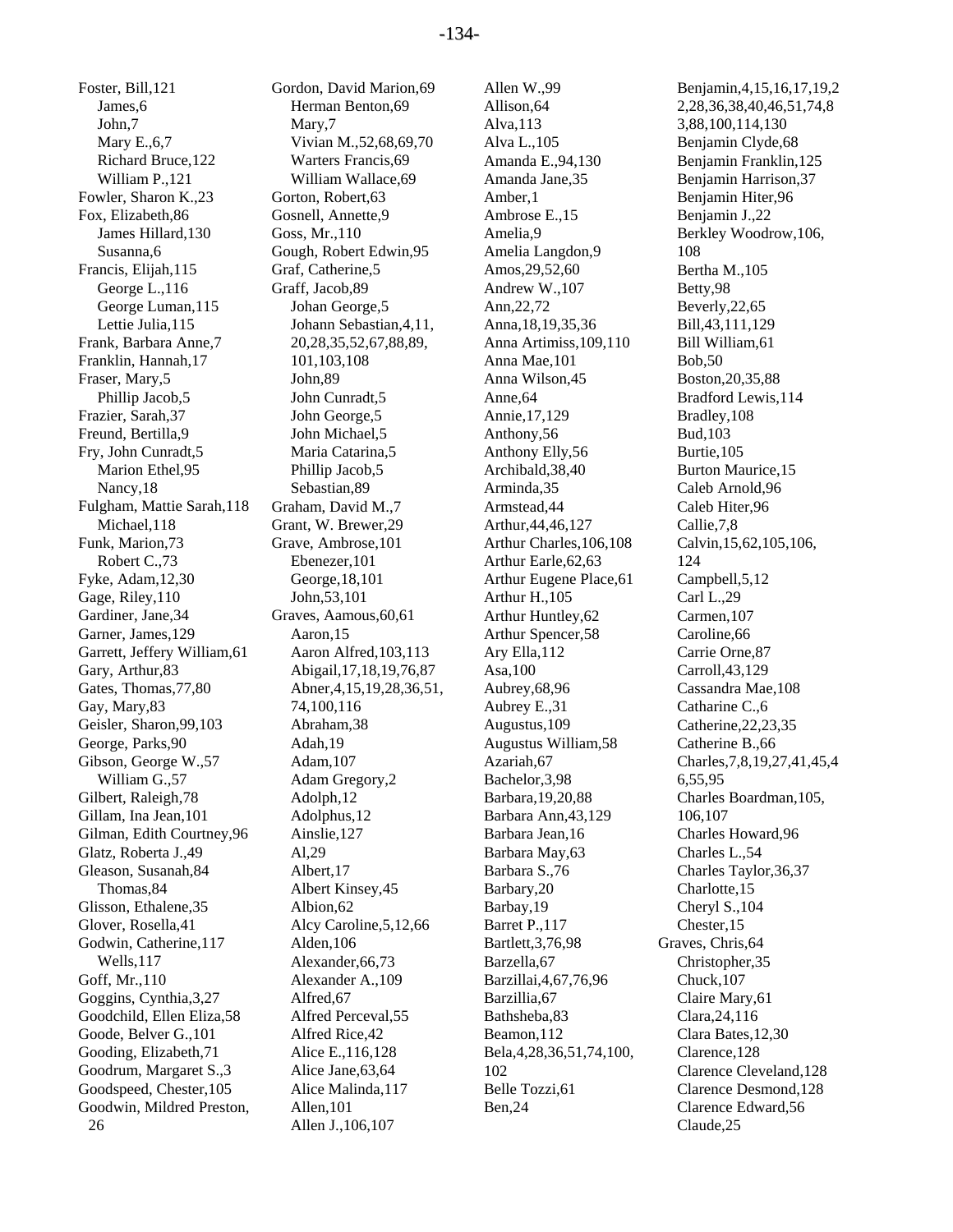Clementine,11 Clifford,100 Clyde Odell,109 Conrad,5 Constance Ainslie,127 Cora,113 Cora Evelyn,19 Cortez Henry,112 Curley,24 Cynthia Ann,86 D. Earl,68 Dale Blaine,106,108 Dallis Christopher,29,42,43,129 Dan,29 Dana H.,105 Daniel,15,23,24,34,35, 44,88 Daniel Scott,63 David,11,24,29,30,35,36, 37,46,48,66,97,107,116 David A.,17,66,99 David D.,17 David F.,117 Dean L.,49,75 Debra,98 Debra Kay,108 Denise Marie,108 Diana Lynne,37 Diane Sue,108 Diantha M.,124,130 Dickey,48 Doc,1 Dolley,96 Donald Alfred,42 Donald B.,5 Donald E.,101,103 Donald L.,103 Donna Sue,106 Dora,127 Doris,8 Doris M.,101 Dorothy,58,60,127 Dorothy Kilgo,37 Douglas,26 Earl,113 Eben H.,101 Eben W.,101 Ebenezer,19,83,130 Ed,46 Eddie Vallance,2 Edith,105 Edith Courtney,96 Edmund,45,46,48,101 Edmund A.,101 Edna,112 Edna A.,116 Edna Mae,37

Edna Ted,111 Edward,1,15 Edward Douglas,68,71 Edward G.,44 Edward Gilbert,46 Edward Hamilton,37 Edward Milton,86 Edward Young,86 Edwin,19 Edwin Hawley,96 Edwin Howard,11 Edwina,8 Edythe Estella,109 Eileen,107 Elanor,47 Eldon,43,129 Eleanor,46,72,119,124 Eleanor M.,115,116 Electa,15 Elijah,34 Elijah H.,67 Elisha,34 Eliza,11,20,22,42 Elizabeth,6,22,24,28,35, 37,38,41,42,44,45,48,50, 87,106,107,120,126,127 Elizabeth C.,35 Elizabeth M.,124 Elizabeth N.,112 Elizabeth Phillipine D., 30 Elizabeth Phillippine D., 12 Elizabeth Y.,112 Ella,17 Ella Nora,36 Ellen,45 Ellen M.,62 Ellen Maria,116 Elmer Harvey,1 Elsie,35 Elsie Alice,114 Elvira Elizabeth Teele, 112 Elvira T.,112 Emaline,17 Emeline,34 Emily F.,62 Emma,130 Emma Katherine,95 Emma L.,117 Enoch,60 Erastus L.,17 Erastus Lemuel,17 Eric Rupert,62,63 Esom,46 Essie Mae,109 Estelle,8

Ethel,35,113 Eugene,113 Eugene Walter,86 Eunice Elsie,116 Eva Belle,63 Evangeline,19 Eve,6 Evelyn Leona,61 Ezekiel,44 Ezra,36 F. P.,56 Fannie,8 Fed,11 Ferdinando Cole,127 Fleming R.,46 Flora,45 Florence,43 Florence J.,105,106 Florence Wainright,86 Floyd R.,26 Frances,1,46 Frances Elizabeth,34 Francis,5,17,23,24,29,48, 65,66,67,68,102,103,119, 120 Francis Newton,43 Frank,105 Frank Arthur,86 Frank Henry,60,61 Frank L.,105 Frank Marion,35 Frank P.,50,52,75 Franklin,7 Franklin Clarke,34 Franklin Ward,17 Fred,11 Fred G.,105 Fred H.,105,106 Fred Johnson,60,61 Freda Joyce,30 Frederick,9,11 Frederick O.,101 G. W.,112 Gannon Franklin,7,8 Gary,61 Gayla,25 George,3,6,15,16,18,19, 27,35,42,49,52,58,60,64, 75,88,95,101,102,103, 110,115,116,121,122, 124,130 George Albert,128 George Edward,63,64 George Ernest,114 George M.,96 George W.,35,60,61,96,109 George Washington,43

George Wesley,95 George William,58 Gerald Henry,61 Gerry,62 Giles R.,42 Gilman,15 Gilman Haven,16 Gladys,106,107 H. Frank,100 H. Rice,101 Hanah,67 Hannah,62,82,83,85,87, 123,129,130 Hannah Melinda,17,18 Hardy,38,40 Harold C.,123,125 Harold E.,124 Harold Nathan,11 Harriot,9 Harrison,19,112,113 Harry A.,105,106 Harry J.,1,19 Harry John,19 Harry Weston,103 Harvey Earl,95 Hattie,116 Hattie Florence,86 Hattie Susan,61 Hazel,105 Helen,15,75 Helen L.,103 Henry,4,35,46,48,54 Henry Clay,43 Henry Edward,126 Henry F.,6,7 Henry Jay,29,30 Henry Lee,119 Henry T. N.,76 Henry White,48,52,68,117 Herbert,8,104,106 Herbert A.,56 Herbert L.,105 Graves, Herbert Levi,50 Herbert N.,106 Hercules,101 Hiram,34 Hiram S.,124,128 Holly Key,124,128 Homer Carroll,109 Horace,17 Horatio Seymour,43 Howard,106,125 Howard Steven,125 Hoyt Eugene,35 Hudson C., 117 Humphrey Isaac,11 Hurlburt,106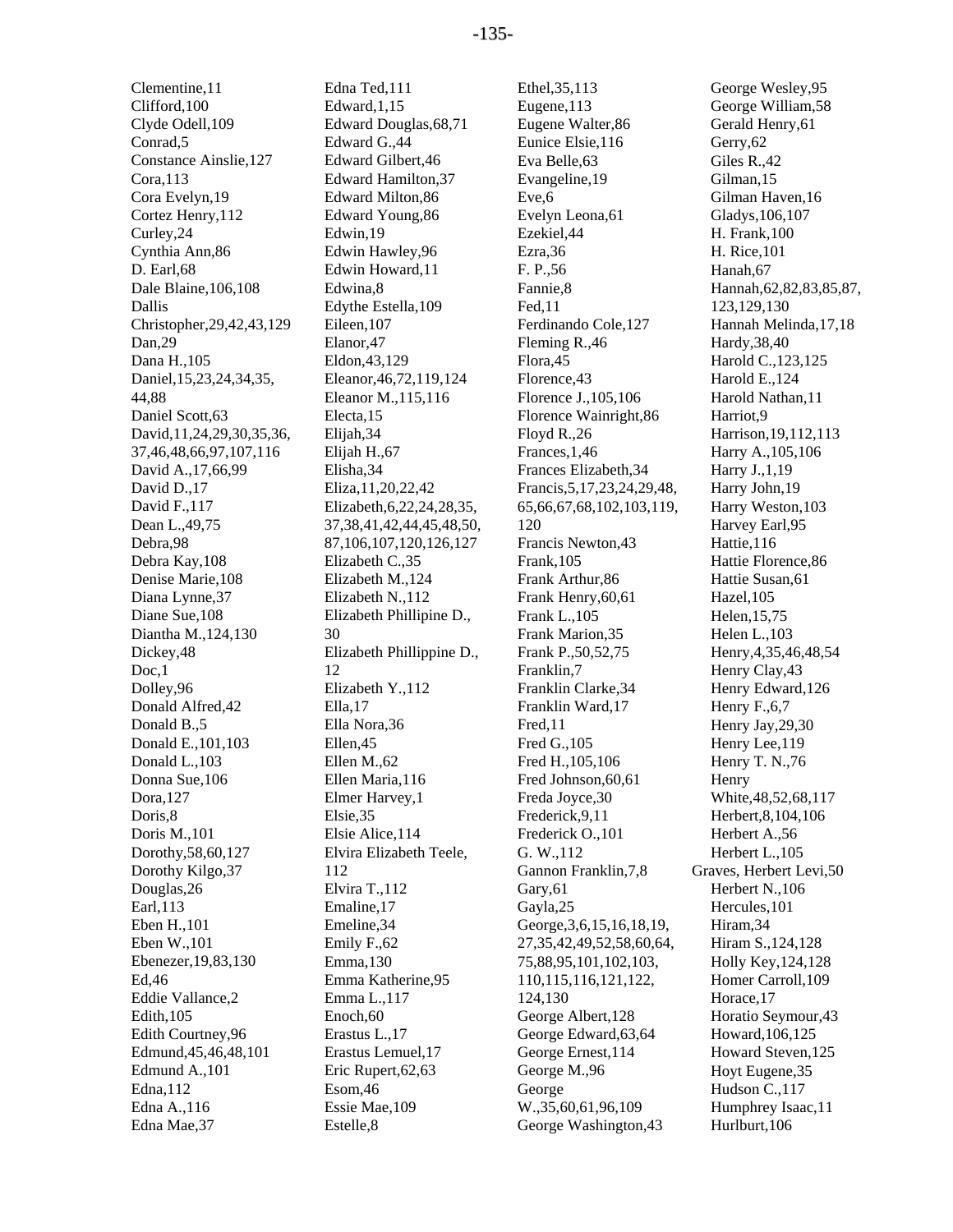I. N.,11 Ida Belle,114 Increase,88 Ira,1 Isaac,16,130 Isaac Elvaro,109 Isacher,60 Isham,44 Israel,15,116 Iva,95 J. Dixon,122 J. Reuben,29,103 Jack,24 Jack E.,73 Jacob,29,38,46,47,62,67, 72,88,94 Jacob Jay,29 Jacob Sylvester,88 Jain,68 James,2,4,20,21,26,34, 35,38,41,45,54,56,60,61, 66,67,68,71,72,94,95,98, 101,126 James A.,76 James B.,123 James C.,3,101 James E.,45 James H.,96 James Harrison,64 James Henry,12 James L.,43 James Logan,43 James M.,22,112,130 James Madison,29 James Perceval,55 James R.,2,101 James Robert,111,126 James T.,112 James William,54,55,126 Jane,14,21,22,24,72,102, 103,119 Jane Matilda,9 Janna Louise,63 Jay,64 Jedediah,19,88 Jeffrey Bruce,46 Jeffrey Gordon,63 Jemmie H.,116 Jeremiah,76,96 Jessa Roland,117 Jessie,117,130 Jessie Preston,24 Jill,64 Jim,26 Jim Bob,111 Joanna,87 Joanne,106,107 Joe,64

Joe Vallance,2 John,1,2,3,4,6,11,14,15, 16,17,19,20,23,24,26,27, 28,29,33,34,35,36,37,38, 40,41,44,46,47,49,51,52, 53,54,58,60,61,65,67,68, 72,73,74,75,81,82,83,85, 87,88,89,94,95,96,98,99, 100,101,102,103,108, 111,114,116,117,119, 121,122,124,125,126, 127, 130 John B.,35,52,68 John Baptist,56,83 John Boron,37 John C.,6 John Card,31,32,33, 52,82 John Crawford,37 John Crosbie,55 John E.,22,112 John F.,14 John Floyd,45 John Franklin,7,34 John G.,76,95,101 John Garland,35 John Gilman,96 John H.,101 John Herndon,119 John Jacob,20 John James,29,103 John Joseph,35,113 John L.,96 John P.,26,103,113 John R.,42,94 John Roundy,19 John S.,9,11 John Sage,129 John Sanders,41 John Terrell,106,107 John Thomas,3,12,27, 30,55 John Truman,56,57,83 John W.,48,52,75,76 John William,46 Johnson,20 Jonah,88 Jonathan,34,37,64,82, 130 Joseph,1,2,4,15,16,35,36, 38,60,64,65,66,83,84,85, 87,94,95,103,112,113, 124,125 Joseph B.,35 Joseph D.,60,61 Joseph James,122 Josephine,112 Joshua,11,41,100

Josiah,60,121 Joyce,1 Justin,35,116 Karen,101 Karl,101 Karl E.,49,52,75 Katherine,23 Kay,49,75 Kelly Diane,29,42,43,122,129 Ken,2,50 Kenneth,107 Kenneth A.,101 Kenneth B.,100,123 Kenneth Paul,63 Kenneth Robert,106,107 Kenneth V.,3,4,27,28,50, 51,74,75,100,102,124 Kenneth W.,49,75 Kenneth Woodrow,106 Kevin,108 Keziah,40 King,46 Kirk Raymond,108 Kisarh Augusta Jane,109, 110 Kit,43 Kizzie,110 L. H.,66 Lance,41 Lance Gregory,2 Lancelot,41,42 Larantus,17 Launcelot,28,41,51 Laurie,64 Laurie Karnes,98 LaVerne,114 Leah,48 Lebbeus,52,60 Lee Hatton,112 Lemuel,52,60 Lena,105,112 Lenard H.,66,67 Leonard Henry,66 Leslie E.,95 Levi C.,101 Levy,95 Lewis,37,56,57,66,124 Lewis Boothe,57 Lewis W.,101 Linda,98 Lindley,86,100,104,105 Lissie,87 Littlebury,44 Lois,60 Loleta L.,3,27 Lorraine,129 Lot,41

Lottie Velma,30 Louisa,11,108 Louisa Armelia,109 Louisa E.,96 Louise,29,96 Lovella,116 Lovinia Buchenon,130 Lowell Glenn,1 Luca,29,48,67 Lucinda,41 Lucy,44,112 Lucy A.,45 Lucy E.,96 Luman,19 Luther,50 Lydia,4 Lyman Sperry,35,114 Lynn,63 M. C.,129 Mallow,98 Margaret,6,87 Margaret Eileen,57 Margaret J.,3 Margarete,1 Marguerite,101 Maria,35 Marian,50,75 Marianne,97 Marie,12 Marie Carleton,86 Marilyn,106,107 Maris Taylor,36,37 Mark,104,130 Marsha,106,107 Marshall,112,112 Martha,5,37,41,44,48,66, 72,116,128 Martha Ann,20,21 Graves, Martha C.,108 Martha E.,95 Martha Tennessee,109, 111 Martha Winifred,46 Marvin,106 Marvin D.,51 Mary, 1, 4, 11, 15, 16, 17, 23, 34,35,37,38,42,44,65,66, 82,87,113,116,122,127 Mary A.,62 Mary Ann,20,21,126 Mary C.,48 Mary Caroline,12,30 Mary E.,95 Mary Elizabeth,36 Mary Ellen,109,110 Mary H.,113 Mary Ruth,95 Mary Vivian,98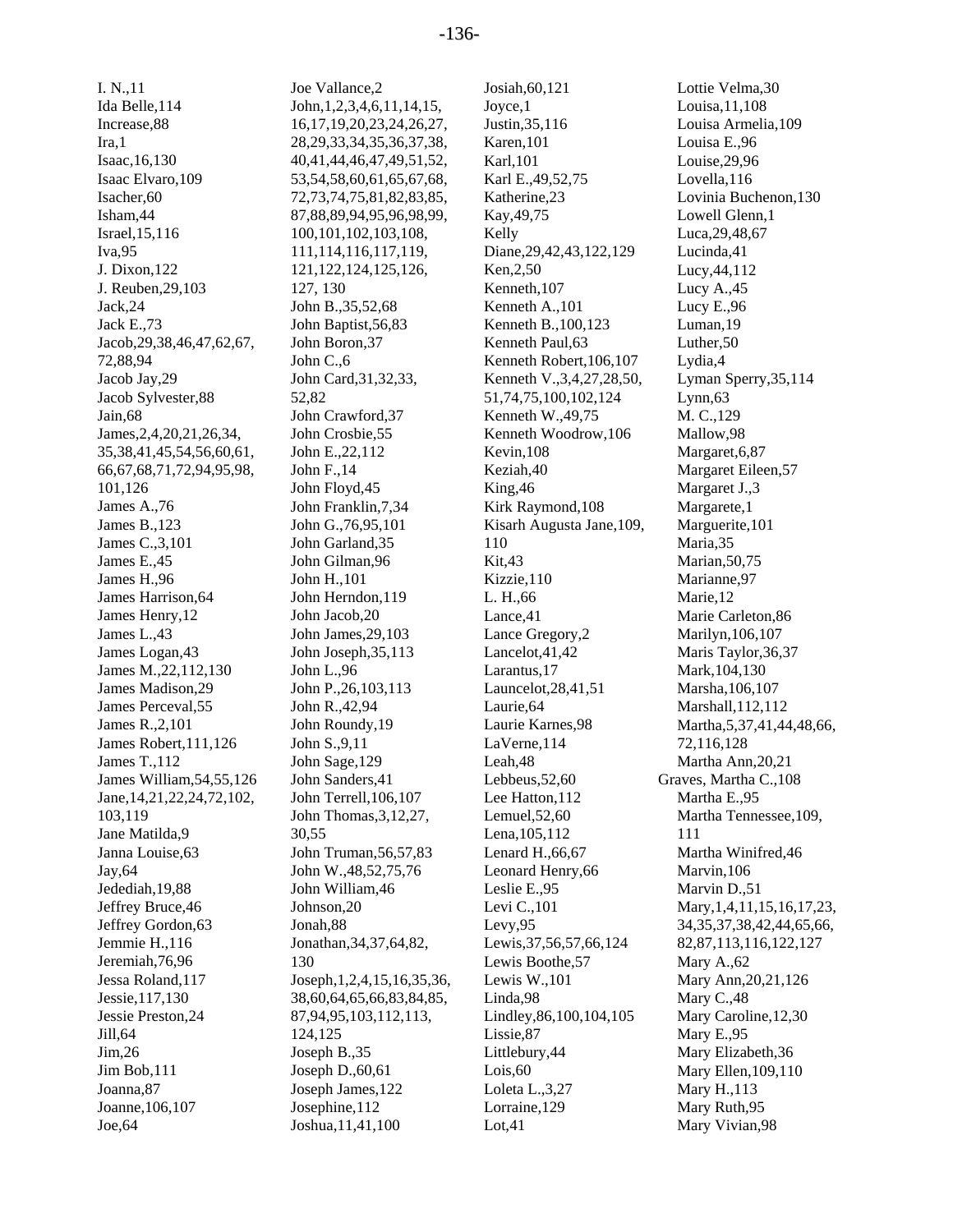Mathew,116 Matilda,22 Matthew,46,49,75,101 Mattie,111,112 Maud,58 Maude G.,95 Maurice,106 Mavis,44 McKendry, 129 Mehitable,16 Melie,109 Mercy, 15 Merle Mary,63 Michael,50,124 Michelle A.,4 Mike,61,106 Mildred,22 Millard Filmore,43 Millie,38 Millie A.,42 Mina,104 Mina D.,105 Minnie,1 Minnie Bell,109,110 Minnie Etta,116 Mira,45,101,102 Misty,76 Misty L.,128 Misty Lynette,128 Molinda,117 Montraville,45 Morgan,53 Myra,45 Nancy,23,44,48,64,66,76, 94,112 Nancy A.,66 Nancy Ann,21,40 Nancy B.,95 Nancy Haden,64 Nancy Jane,95 Nathan,6,19 Nathan George,16 Nathan L.,17 Nathaniel,6,62,85 Nathaniel Slade,76,96 Nehemiah John,130 Neil K.,106 Nelson,19 Newton,66 Noel Edwin,95 Nora L.,15 Norris Sidney,124 Oliva,45 Olive,34,106,107 Oscar Phillip,68 Otis Harrison,45 Owen,95 Paschal,29

Pat,42,129 Patricia,43,107,129 Patricia Ann,88 Patrick Henry,43 Patsey,48,112 Patsy,43,129 Patty,44 Paul,26 Paul Dallis,43,129 Paul Huntley,63 Paul William,129 Pauline,29 Pearl,8 Perle Atwell,15 Peter,11,23,34,35,68,71, 72 Peter Herman,35 Peyton,48,67,102,103 Phereby,64 Phil,100 Philip,9 Philip Jacob,6 Phillip L.,4,26,28,36,50,51,74, 75,97 Philo Stacy,27 Phineas,83 Pliny,46 Polly,23,48,128 Polly Jane,19 Porter,45 Priscilla Anna,11,12,30 Rachael,41 Rachel,6,17,24,83,86 Rachel E.,108 Ragan,35 Ralph,4,48,52,68,117, 121 Ralph M.,1 Ralph Molin,19 Rayford Peyser,96 Raymond Lee,106,108 Raymond Vallance,2 Rebecca,16,21,36 Rebecca D.,105 Rebecca Jane,106,108 Reuben,60,112 Rice,24,76,112 Richard,37,48,53,54,55, 56,60,64,88,101,106,121, 122,124 Richard B.,3,27 Richard D.,22 Richard Hastings,55 Richard Morgan,53 Richard R.,101 Richard T.,76,95,96 Richard W.,96

Rita,107,108 Robert,5,17,53,95,103, 108,124 Robert C.,50 Robert Elly,56 Robert James,55 Robert Lawrence,58 Robert Lee,58 Robert Perceval,55 Robert Ranke,55 Robert Turner,19 Robert Wyatt,37 Roman,46 Ron,97 Ronald,106 Rosie,103 Rosina Mary,12,30 Roswell,60,130 Roxy Hamblet,19 Roy,8 Roy Oscar,116 Ruby,29,104 Ruby Clara,30 Ruby F.,105 Ruth,100 Ruth Evelyn,106,107 Sallie,42 Sally,17,29,44,60,65,114, 117 Sam H.,3 Sam Houston,98 Sammie Irene,95 Sammie Jo,73 Samuel,16,17,26,29,36, 37,48,53,64,74,76,82,83, 86,87,102,103,104,107, 116,121,124,128,130 Samuel Houghton,56 Samuel Robert,56 Samuel S.,96 Samuel Tilton,95 Samuel W.,122,129 Sandra,106,107 Sara,65 Sarah,6,11,18,21,38,39, 41,46,50,65,68,76,82,83, 87,101,113,114 Sarah Croshaw,52,68,70 Sarah Eleanor,35 Sarah J.,96 Sarah Jane,43 Sarah P.,117 Scott,64 Selah,19 Sherry,107 Sidney,63,64,112 Silas,130 Simeon H.,19

Skeet,1 Solomon,38,67,124 Sophia,88 Stanley,105 Stephanie,2,4 Stephen,19,35,41,107, 130 Sukey,48 Susan,42 Susan Dianthias,130 Susan E.,76,128 Susan Elaine,128 Susan Emma,95 Susan Lily,95 Susanna,29,48 Susannah,46,48,60,65, 76,89,112 Susannah P.,112 Sylvester,15 Sylvia,42,88 Sylvia Sheldon,88 Tabitha,47 Taylor,24 Ted,111 Tempie Jane,111 Teresa,129 Terri,107 Thomas,1,2,3,4,5,16,17, 18,22,23,24,26,27,28,29, 33,35,36,37,38,39,40,41, 42,45,46,47,48,49,50,51, 52,56,60,62,64,65,66,67, 68,72,73,74,75,76,77,80, 81,85,87,96,99,100,101, 102,103,104,114,116, 117,119,121,122,123, 124,125,126,127,128,130 Graves, Thomas A.,2,119 Thomas Clark,64 Thomas E.,73 Thomas Edward,46 Thomas Freddie,116 Thomas H.,99 Thomas Herman,45 Thomas N.,102 Thomas North,56 Thomas Peter,72 Thomas Slade,119 Thomas V.,101 Thomas William,42,126 Thomas Williams,4 Tillman,95 Timotha,35 Timothy,83 Tom,99,122 Troy Egbert,109 Una Pearl,109 Una Sophronia,109,110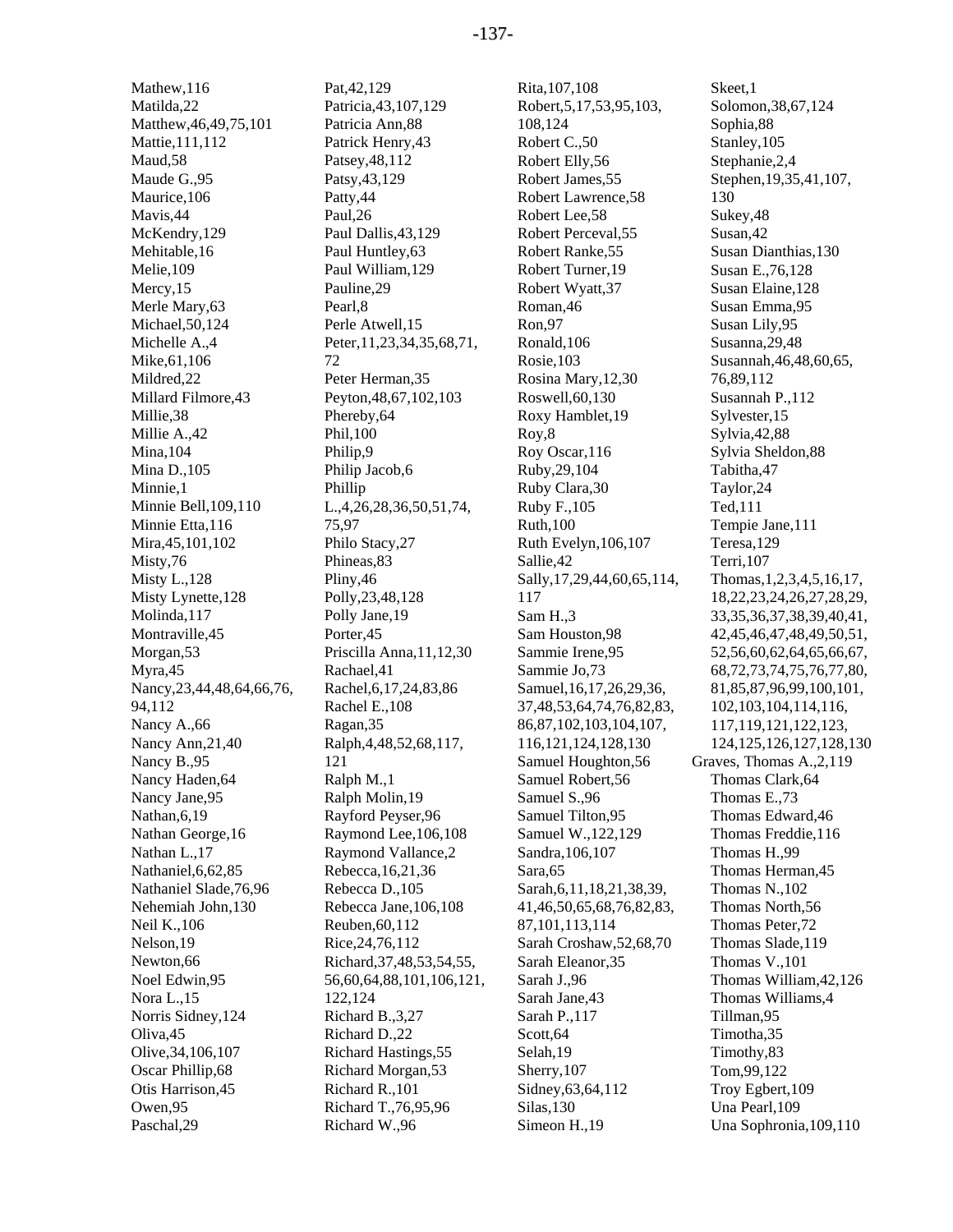Valinda,35 Velma Lorene,98 Vera,106 Verlinda,24,119 Vileda A.,62 Viva Adell,61 Vivian Eccleston,58 Wade Hampton,112 Waldo Neil,11 Walter,8 Walwyn,53 Wanda,106 Warren Kirkland,100 Wayne,106 Wealthy,17 Welford M.,96 Wilber H.,105 Willard,128 Willard Alonzo,2 Willard Leslie,95 William,4,5,9,11,15,17, 22,23,26,28,35,37,40,42, 43,44,46,48,50,51,52,54, 56,62,65,67,71,72,76,83, 85,87,95,99,101,102,103, 105,108,116,121,122, 124,126 William A.,60,61 William Alfred,121 William B.,50,101 William C.,43,52,68 William Chester,42 William D.,112 William E.,45 William Earnest,129 William Ernest,43 William Everett,11 William F.,96,98 William G.,29 William Gage,130 William George,35 William H.,42,76 William Harrison,2 William Harvey,23 William Henry,17,28, 51,74 William Hughes,94 William Isaac,18 William J.,108,121 William Jackson,23 William James George W.,109,110 William John,121 William Kyle,121 William Logan,43 William Lynch,49 William M.,76,94 William Paul,43,129

William R.,38 William Robert,56 William S.,56,129 William Stuart,121 William Thomas,18,56, 108,116 William Warren,68 Willis N.,11 Wilma,106,107 Wylie Clondis,88 Zachary Taylor,17 Zenos,17 Greaves, Adela Helena,59 Elizabeth,41 George Frederick,58,59 George Richards,59 Humphrey Isaac,11 Ivan Woodward,112 John,29,34,41,52,53,56, 58,83,112,128 John Richard,59 Joseph,59 Joseph William Richard, 59 Mary Ann,34,127,128 Richard,59 Samuel,112 Thomas,83 Thomas Richard,59 William,53 Greene, Marie,49 Robert Allen,49 Greenhaugh, Inez,110 Greenup, Susan,93 Greeves, Elizabeth,13 John,13 Marion Virginia,13 Nancy Julia,13 Sarah Anna,13 Sarah Rebecca,13 Thomas,12,13 Gregg, John Clark,94 Gregory, Larry E.,65 William,65 Greves, Richard,53 Gridley, Ephraim A.,88 Hubert,88 Griffis, Mary Alice,90 Grimes, Sarah,120 Grimm, Dennis,64 Dennis Howland,64 Grisham, Mr.,72 Nancy,72 Griswold, Sarah,4,28,36, 74,100 Groswold, Sarah,51 Grubbs, Dorothy Lee,96 Rhoda Ann,38

Gunn, Kay Lee W.,81 Kay Lee Wrage,4 Guy, George,115 Gertrude Eliza,115 William,115 Hackett, Clara Belle,30 W. Henry,12,30 Hakluyt, Richard,77 Hale, Angie B.,62 Bert,109 Cecil,109 Chester,109 Claude,109 Clifford,109 Dottie,109 John,109 Johnny,109 Logan,109 Lottie Lou,109 Martha Susan Wilson,95 Mattie,95 Millard,109 Mr.,109,111 Roy,109 Hall, Earl,63 Mary,129 Hamilton, Loyal Graham,5, 27 Mr.,6 Hammonds, Sarah,23 Hancock, Robert Scott,22 Handy, Floyd,129 Nellie Jessie,129 Hanham, Thomas,77 Hanrahan, Bernice,1 Hansell, Lucy,8 Hansen, John J.,9 Hardiman, Cap,69 Lou Anna,69 Uriah William,69 Harding, Floyd,106,107 Mary Ellen,107 Norman,107 Hargrove, Sarah A.,89 Harris, Champion,6 Joe,90 Mary Lee Kimbrough,72 Harrison, Anna,48 James Kay,61 Mr.,127 Selah Ann,48 Shelley,63 Susannah,126 William Henry,19 Hart, Alicia,93 Annie Ruth,72 Harter, Sarah Ellen,40 Harvey, Margery,23

Mary Butler,1 Wilson G.,1 Harwood, Jill M.,117,118 Roy McArthur,118 Hase, Charles,6 Haslinger, Melissa,4 Melissa A.,122 Hastings, Johnnie,90 Kenneth Earl,93 Kenneth Malcolm,92 William Earl,90,92,93 Hatch, Juanita,106,108 Hayden, Doris,49 Vincent,49 Vincent P.,3,27 Hayes, Betty A.,76 Haynes, Wilma F.,114 Hays, Charles,6 Mable,90,91 Haywood, Mary Caroline,31 Heaberlin, Raymond Dale, 26 Heath, Fred,8 William,83 Hedden, Priscilla,48 Helms, Anne Adams,62 Henderson, Henrietta Clementine,69,70 Henry, Nancy Daniel,48 Hensey, John Alex,45 Henson, Barbara,128 Herdman, Miss,56 Herndon, Ann,23,46 Catherine,46 Herring, Henry Asa,130 Herrington, Lois,2 Herron, Christina E.,8 Heskitt, Sara Ann,128 Hester, George T.,73 Hiram,22 Hetherly, Sarah,38 Hewitt, Gwen,15 Hiden, P. W.,23,31,65 Higginbotham, Aaron,24 Benjamin,120 Charles,120 Dolly,119 Jerusha Jane,24 John,120 John Satterwhite,24 Samuel,24 William H.,119,120 Higgins, Lucy,36 High, Mr.,110 Hill, Laura,90 Susannah,83 Hines, Charles E.,2 Hird, Caroline E.,86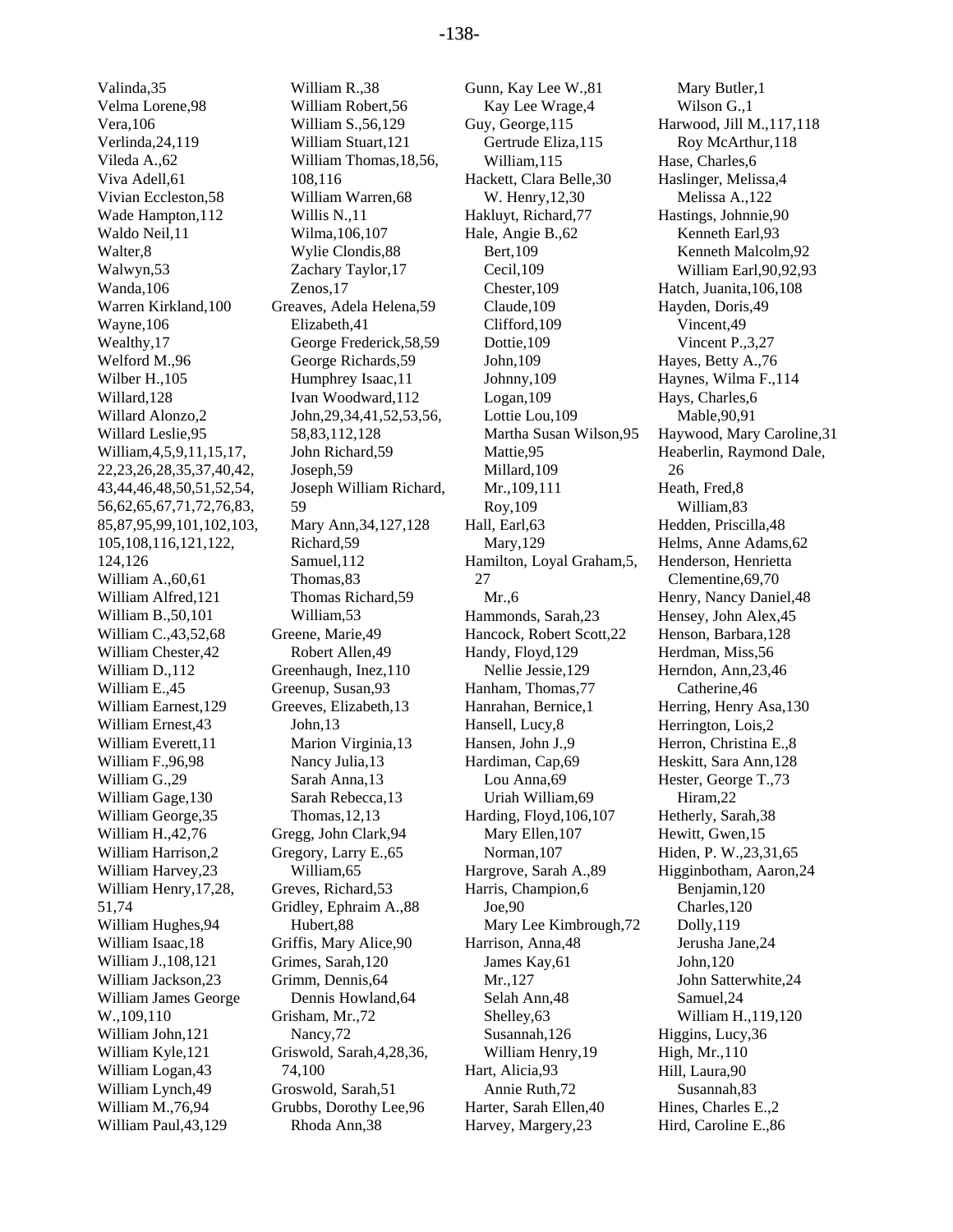George,86 Hoar, Mary,16,114 Hoffman, Charles Sherman, 40 Elmer Edwin,40 Wilma,38 Holcomb, Sarah,4,28,36,51, 74,100 Holland, Judith Anne,118 Richard,118 Holsinger, Marian,97 Rowena,26 Holt, Cecil Audine,89,92,93 Dawn,93 Gloria Talullah,93 Margaret Louise,92,93 Mary Catherine,92,93 Mina Bridgeforth,90,92 Murray Jerome,93 Stephen Wayne,93 Terry L.,65,76,89 Terry Loveless,89,93 Homer, David W.,105 Hoover, Patricia,11 Hopkins, John B. Graves,37 Joseph White,37 Leonard Thomas,37 Mr.,107 Neil Dailey,19 Theron N.,19 Theron Neil,19 Horley, Ruth,123 Hornback, James Robert,45 Hose, Garnett Graves,100 Hough, Edwin G.,63 Houk, Rebecca,88 Houser, Mary Jane,45 Hovey, Dan Randall,85 Daniel,85,123 Eliza D.,86 Ezra,85 Lucinda,86 Lucretia J.,86 Marinda Keziah,86 Marshall L. R.,86 Pamela M.,86 Philena,86 Rozenia,86 Sophia P.,86 Howard, Maryrose,99 Theda Graves,28,51,74 Hubbard, Holsy,88 Hudlin, David,6 Hudnall, Mary,6 Hughes, Anna M.,45 Gerald J.,35 Helene E.,35 Joanne,110

Tracy,8 Hull, Phoebe,130 Humphreys, Cordilerus D., 21 Frezsher,21 James William,21 Mary,21 Milton Shurman,21 Walton Shurman,21 Wesley B.,21 Wesly B.,21 Hunt, Betty H.,26 Lois,114 Hunter, Janet M.,3 Hutchins, Julia B.,100,105 Hutchison, Ellen,59 Hutton, Patience,15 Ingle, Linda Gail,89,93 Ingram, Elizabeth Garnett, 67 Israel, Michael,65,76 Solomon,65 Willard A.,24 Jackson, Margaret E. V.,66 Telitha,122 Jacobus, James Melvin,24 Rosetta A.,24 Jaeger, Nancy M.,128 Jamison, Elizabeth H.,43 Lizzie,43 Jarboe, John Ignatius,57 Rosa M.,57 Jefferson, Thomas Broome, 102 Jennie, Delana,106 Jennings, Barbara Sue,98 Lillian Van,98 W. B.,98 William B.,98 Jenson, Glenda M.,29,48, 67,99 Jerry Joe,48 Jiles, Lou,18 Lourena,18 Johnson, Benjamin R.,118 Charles Benjamin,118 Gilbert Leslie,118 Isaac,83 Jill Marie,118 Lewis,8 Lewis N.,117,118 Mary Ann,7,8 Mollie,8 Sarah,118 Sarah Ann,45 Johnston, Charles Augustus,34 Margaret,34

Robert,34 Jones, Edwin L.,19 Elsie,35 LaVada F.,2 Lou Mae,8 Lucretia,31 M. Alexander,103 Mr.,22 Sandra,111 Wesley,6 Jordan, Barbara Mary,94 Beverly Ada,94 Charlene,117 Floyd Andrew,94 James Thomas,94 Joyce Lorena,93 Katherine Margaret,93 Kenneth,94 Linda Lorena,94 Mark Yelverton,94 Marvin Harris,92,94 Montine Donna,94 Paul Allen,92,94 Shirley Ann,93 Virginia Carol,93 William D.,91,92,93 Karnes, Laurie,98 Keck, Bob,103,116 George Irvin,115 John,115 Lewis,115 Robert,115 William,115 Keefer, Virginia L.,5,12,66 Keith, Andrew,66 Catherine B.,66 Kelley, Elisha,119 Kinchen,119 Mallie,119 Malvina Margaret,119 Kellum, Mr.,88 Kendall, Jim,34 Katherine Kerr,72 Kennedy, Florence May,11 Kent, Elizabeth,88 John,88 Kerrick, Harold E.,97 Kesler, Richard W.,103 Kidd, Albert,91 Albert Asbury,119 Betty,119 Edgar,91 Elizabeth Celete,119 Fannie R.,119 Ibery J.,117,119 Ibrey J.,119 John W.,119 Josephene,91

Laura,91 Lola,91 Lon,90,91 Mary Evelyn,91 Mattie Ruth,91 Ogden,91 Kilgo, Esther Hillyer,37 Kimbrough, Henry T.,47 John,46,47,72 Nancy,47,67 Thomas,46,47,72,119, 124 King, Aaron Calvin,38 Effie Mary,38 Harriet,35 Katherine Cullen,119,124 Pauletta A.,4 Rick,119 Robert P.,4,23,122 William B.,99 Kinne, Abiah,88 Arminta D.,88 Esther H.,88 Fidelia,88 George R.,88 Kinne, George Rex,88 Graves,88 Harriet,88 Jane,88 Julia Ann,88 Sheldon,88 Kinnick, Nancy,38 Kitts, Martha E.,88 Koester, Barbara,26 Kollin, Bernadette,2 Konner, Josephine,37 Kuchenbecker, Caroline,8 Lackey, Molly,36 Lacroix, Louis,64 Lacy, Deborah,73 Lamberton, Lucille Janette, 63 Lanceford, Winnifred,22 Land, Albert,42 Alfira,42 Virgie,42 William Grant,42 Landreth, Betty Jean,92,94 Lane, Eric,107 Heather,107 Levi,100 Marvin,106,107 Lanthorn, Llewellyn Grant, 92,93 Michael Douglas,93 Larose, Lucien Jerome,88 Lathrop, Carl,113 Carol Ann,113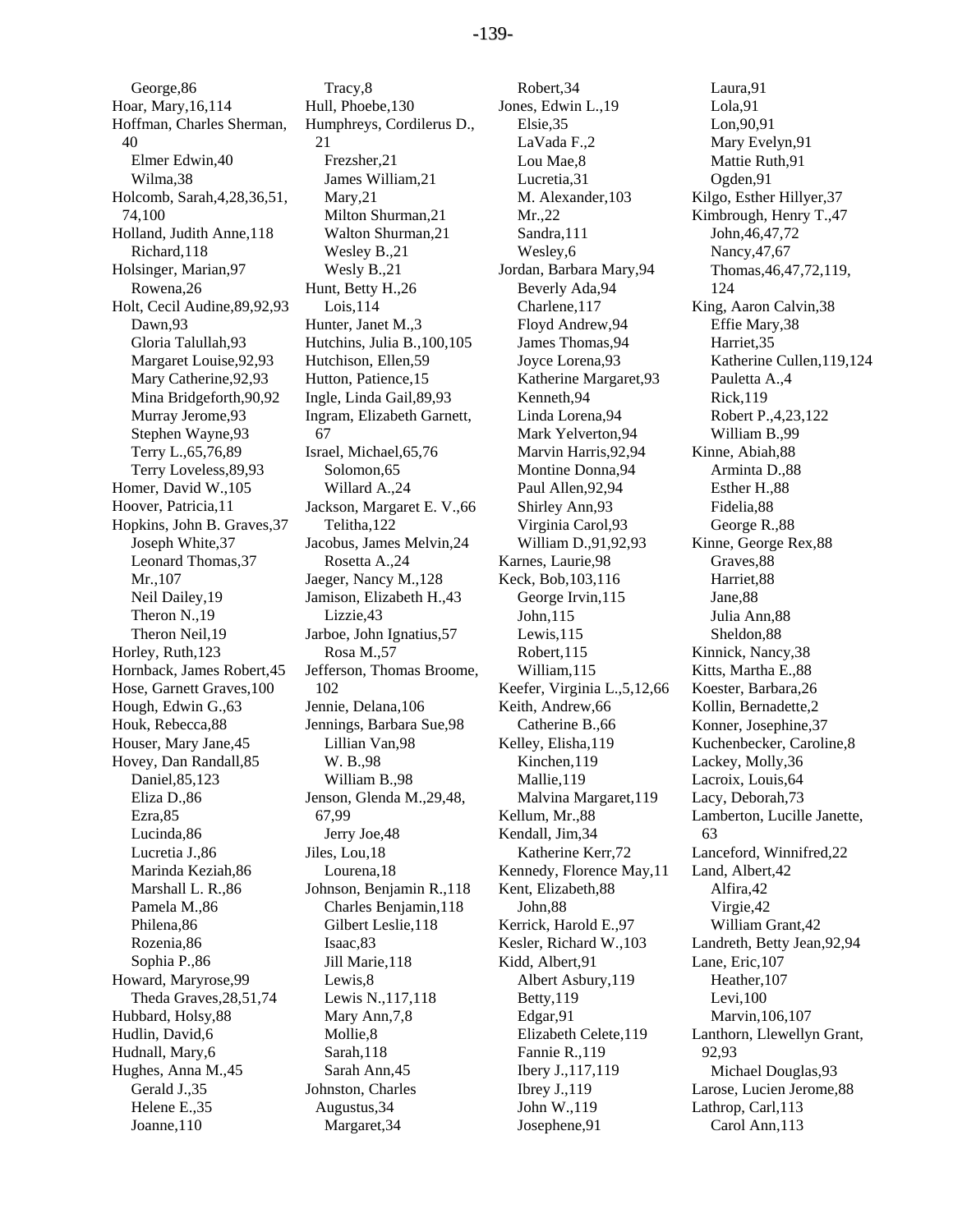Edna Marie,113 Guy,113 Harmon G.,35,113 Mae,113 Ruth,113 Sherman Wayne,113 Wilbur,113 Law, Clare Ainslie,127 Edmund George,127 Lawhorn, Maxine,41,42 Lawler, James,23 James H. L.,22 Lawrence, E. Grove,64 Grove,64 Phyllis,106 Sarah,57 Layton, Alvin,96 Lea, Isabella,23,46,47 James,23,46,47 William,23 Leap, Judy M.,4,18 Leary, Alfred,128 Caroline,128 Cornelius,128 Edward,128 Edwin Cornelius,128 Elizabeth,128 George Samuel,128 Henry,128 John James,34,128 Timothy,34,127,128 Leatherman, David,48 John,48 Leathers, Harry,101 Helen,101 Robert,107 LeBlanc, Betty,130 Lechford, Thomas,82 Lee, Caty,23 Charles,23 John,23 Nancy,23 Richard,23 Samuel,23 William,22,23 Winney,23 Leene, Thomas,64 Leeson, William,84 Lefferson, Lola,45 Leiserson, Jean,101 Mark,101 Lemonds, Steve,8 Leopard, Thelma Arnell, 92,93 Lerdall, Verna,48 Lesher, Isabella,7,8 John L.,8 Lester, Amanda Melvina,23

Lewis, Ida Novella,88  $Jo.5$ Will,36 Liles, Miss,38,40 Lincoln-Miller, Barbara A., 85,122 Lindsey, William D.,101 Littlefield, Dan Franklin, 110 Lively, Mary H.,24 Livermore, Abijah,36 Anna,36 Ezra,36 Jesse,36 Lot,36 Martha,36 Phebe,36 Phineas,36 Lloyd, J. H.,116 Loeffler, Marian E.,29, 35,114 Long, Dorothy,21 Edward,21 Martha,68,71,72 Quince Alice,21 Tobias,68,72 Longest, Susannah,48 Timothy,48 Lord, Ida J.,106,107 Larry Duane,2 Lois,2 Richard,18 Loveless, Grace Virginia,92,93 Lovis, Sarah,130 Thomas,130 Lowary, Mary Ellen,61 Lowe, Ethel,106 Mary Ann,83 Luker, Anne,128 Lumsden, Frances,72 Luther, Cornelia Melissa,23 George,23 John,4,23,122 Jordon,23 Lynch, Louise,15 Lyon, Jeffrey,63 Melinda,17 Mabry, Donna Graves,5 MacAuther, Alida,96 Mack, Elisha,62 Submit,62 Macrae, Bruce,100 Laura Belle,100 Stuart,100 Magnussen, Marion C.,36 Mahoney, C. J.,41 Main, Dorothy,26

Malcolm, Miss,24 Manning, Keziah,40 Marion, Sarah,68,71 Maris, Anne,37 Marshall, Sarah Jane,96 Martin, Betsey,29 Isaac Lafatte,42 Lydia Jewel,42 Sarah,22 Shirley I.,24 Thomas E.,46,48 Martindale, Jackson,72 Mascraft, Elizabeth,88 Mason, Louraine,42 Matheny, Sue,76,96 Matthews, Eleanor,19 Elinore,19 Kaaren A.,83 Mattson, Kay,46 Mawyer, Elizabeth,101 Maxwell, Mr.,111 May, Jane Elizabeth,126 Lucy,52 Mayhew, Alison,62 Charles Chamberlin,62 Charles Parker,62 Chuck,62 Sylvia,62 Virginia,62 Maynard, Elizabeth,22 Mr.,7 Shirley,26 Mayo, John,82 McAfee, Victoria,109 Victory,109 McAlpine, Dana,107 McArdle, Adrianne,14 Joseph Ford Thompson,14 Magnien C.,14 Owen,14 Thomas Eugene,13,14 McCalle, Sybil,98 McClain, Addison,116 Amanda,116 Bessie,8 Eliza J.,116 Evaline,116 Henrietta,116 James M.,116 Lucinda,116 Malinda,116 Martha,116 Maryann,116 Thomas,116 William,116 William H.,116

McClaren, Nancy Malinda, 119 McClintock, James Young, 86 McCloy, Patricia Ann Shelnutt,92,93 McConnell, Bram,107 Ian,107 Kyla,107 Scott,106,107 McCool, Beverly,26 McCorkle, Cordia M.,11 Cordie,11 McCoy, Furn F.,41 Levina V.,41 Louvina V.,41 Lovenia V.,41 Lucy,101 Lula,22 McCracken, Edna,36 McCraney, Daniel,21 McCully, Bob,83 Robert A.,83 McDaniel, Mollie,90,91 Mr.,111 McDonald, Vivian Alice,69 McFarland, Thelma,114 McFarlin, Jake,107 Jason,107 Mac,106,107 McGee, Irene,24 McGehee, Dabney O.,72 Edward,72 Elizabeth Lumsden,72 John,72 McGhee, Irene,24 McGinley, Eva Elton,57 James,57 John N.,57 McGrath, Sharon,26 McGraw, Sandra,108 McGuffey, Jane, 120 McLaughlin, Obed W.,105 McLean, Malcolm D.,117 McMath, Ada Melissa,103, 113 McMunn, Birdwell,93 McNabb, Kathryn R.,38 McRaney, Daniel,21 McWhorter, Mr.,30 Ruby Clara Graves,29 Melanathy, Rose Ann,40 Mendez, Mary Vivian,98 Roy Lopez,98 Merchant, Donald,63 Mercier, Rena,24 Mereweather, John Davies, 58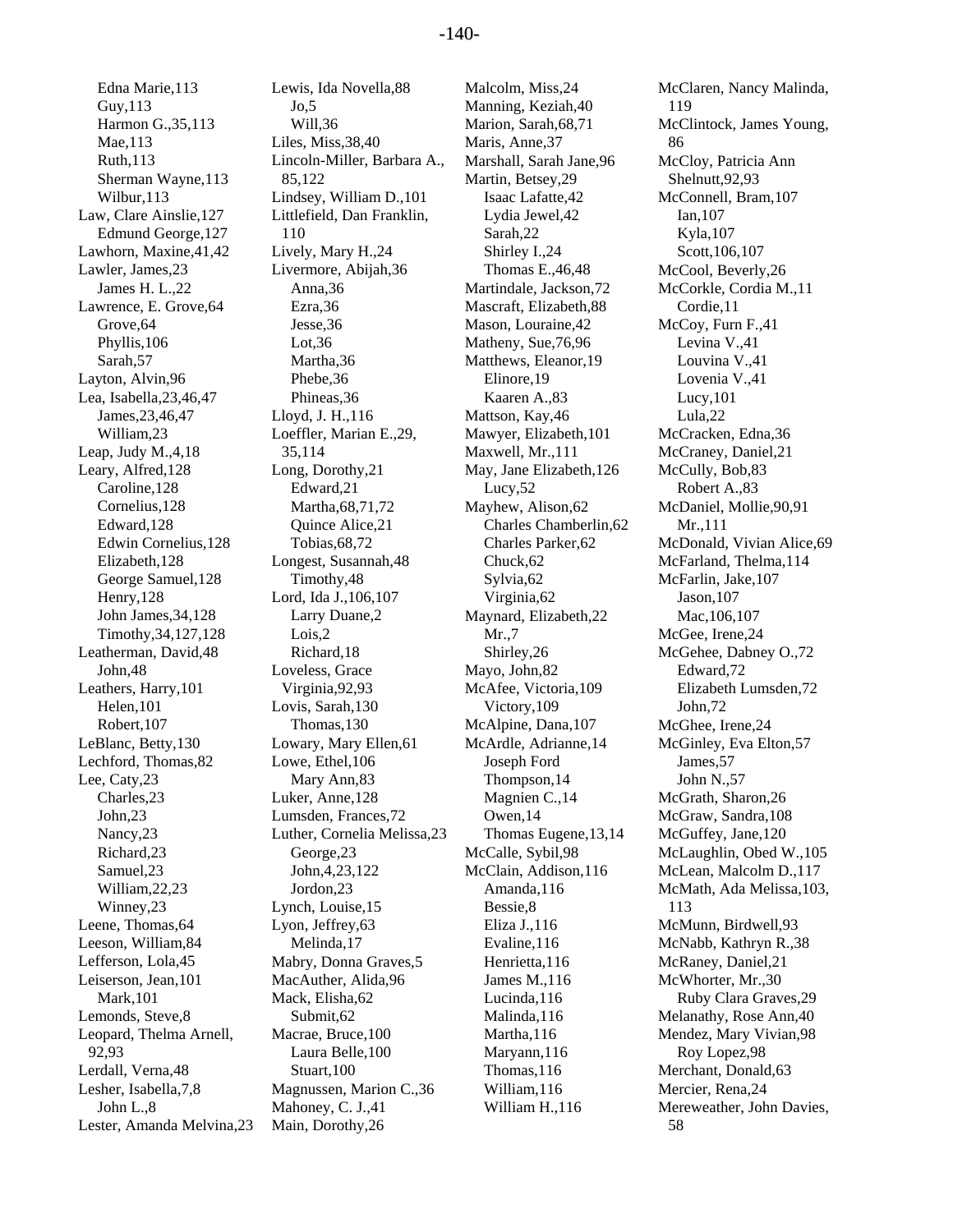Merion, Sarah,68,72 Meriwether, Elizabeth Clementine,72 Esther,72 Robert Isaac,72 Merrill, Barbara,107 Christine,107 Nathan,106,107 Rachel,114 Miles, Jacob,72 Miss<sub>.72</sub> Millard, Orpha A.,8 Miller, Mable,90 Marjorie,62,63 Sadie Pearl,93 Walter,91,93 Mills, Lois,19 Minnick, Maria A.,62 William A.,15 Misegades, Betty Graves, 100 Mishler, Barbara,115 Mitchell, Elizabeth,23 Glenda Lee,48 Horace Lee,48 Isaac Napolean,48 Jane,23 Respah,106,107 Sally B.,43 Virginia,107 Mock, Anna,6 Barbara,6 Betsey,6 David,6 Elizabeth,6 Franky Jane,7 George,6,7 Isaac,7 James,7 John,6 John Nelson,6 Lucinda,7 Margaret Ellen,7 Martha Anne,7 Mary,6 Nancy,6,7 Sarah,6 William,7 Monroe, Flora Mae,128 Moody, Elizabeth,48,67 Mooers, Maria Elizabeth,62 Mary,62 Timothy,62 Moore, Albert W. L.,99 Doris,3,27 Martha Ann,19 Mary Elizabeth,64 Rachel,86

Williamson,48 Morck, Carole,100 Carole Edwards,103 John,100 Moreau, Carlie,64 Gary Albert,63 J. Albert,63 Mark Leonard,64 Paula Ann,63 Moreland, Mr.,112 Morgan, James A.,76 Mahala Jane,19 Mary E.,67 Morris, Julia Rose,59 Marybelle,103 Mildred G.,118 Sarah Bliss,42 Virginia Octavia,69 Morrow, Gene S.,46,72 Mote, Edwin E.,30 Emma,2 Mounger, John Lee,43 Mower, Cynthia,64 Jona,64 Susan,64 Wilbur,63,64 Moye, Laura Mae,8 Mullins, Virginia,98 Murdock, Katherine Frederica,56 Murphy, Frances,110 Henry D.,8 Isaac Newton,110 Maggie Frances,109,110 Richard,106,107 Valerie,107 William L.,5,8 Myers, Fred,64 Neal, Anne,68 Nelms, Frances Marie,118 Joseph LaFayette,118 William,118 William James,118 Nelson, Ava L.,42 Chloe,41 Francis,80 Joshua,41 Lancelot,41 Mary Ann,41 Robert Wayne,42 Seneca,41 New, Myrtle,90,91 Newby, Isabella Jane,69 Sweet,69 Newcombe, Miss,106 Newport, Christopher,78,80 Newsom, Rebecca,11 Newton, Diana,123

Lydia,83 Mary,83 Nichol, Andrew,12,66 Martha,12 Nicholas, Brian Adam,121 Brian Scott,121 Deborah E.,121 E. C.,121 Jo M.,121 Nick,121 Nichols, Helen Joyce,119 Richard Virgil,119 Nix, Elizabeth,68 Noble, Albert Pratt,8 Charles Albert,8 Gerald Allan,9 Jan,9 Janice Rae,9 Phyllis A.,38 Susannah,44 Norgeot, Skip,77 Norman, Mr.,129 Teresa Graves,129 Norton, Albert,42 Eileen,64 Noughty, John,64 Noyes, Grace,15 Nuelle, William J.,103 Nunnelly, Elizabeth,43,122 Nybakken, Elizabeth Ann, 94 Odell, Loie A.,102 Oehler, LeRoy T.,100 Sharon,100 Oke, Amelia,9 Edward Langdon,9 Olcott, Thomas,18 Oliver, Martha Ellen,24 Oppenheimer, Christine,29 James Walter,38 Orne, Sarah A.,87 Otto, Permelia,88 Owenby, Thomas C.,76 Owens, Ella,45 Ellie,109 Mary Ellander,109 Matthew,109 Mr.,21 Owensby, Thomas C.,65 Owings, Sherry Webster,20, 21 Page, John,84 Susanna,84 Paget, Mary,56 Paine, Phoebe,84 Paris, Purna Clara,109 Parker, Charles,126 John,126

Nicholas,82 William,78 Parsons, Clarissa,6 Pate, J. J.,112 Willie George,112 Patterson, Narl,90,91 Paul, Josephine,57 Pearce, Joanna,87 Pearson, Wilma,40 Peavy, Deborah,63 Peck, Paul,18 Peebles, Mary A.,15 Peete, Miss,107 Pein, Ole,58,72 Pepper, Robert,83 Perceval, Helena,55 Perdue, Bartholomew,44 Daniel,44 Perdue, Eleanor,44 Ezekiel,44 Francis,44 John,44 Littlebury,44 Lucy,44 Nancy,44 Peter,44 Polly,44 Sukey,44 Thomas,44 Perkins, Amos,40 Anne E.,40 Benjamin Harrison,40 George,40 Hardy G.,40 Hardy Graves,40 Jacob,40 James Monroe,40 Joshua,40 Kizzie DeLaine,40 Mike,38 William,40 Perry, John,83 Peterson, Arlene Mae,106 Arthur,106 Robert E.,1 Vern,67 Pettibone, Augustus,64 Susan,64 Pettigrew, Mary Ann,126 Pettigrove, Hannah Jane,17 Pettus, Leota May,35 Pevehouse, Delia,109 Phillips, Amanda Belle,62 Hence,116 Jack,91,92 Jane,93 John,90,91 Margie,91,92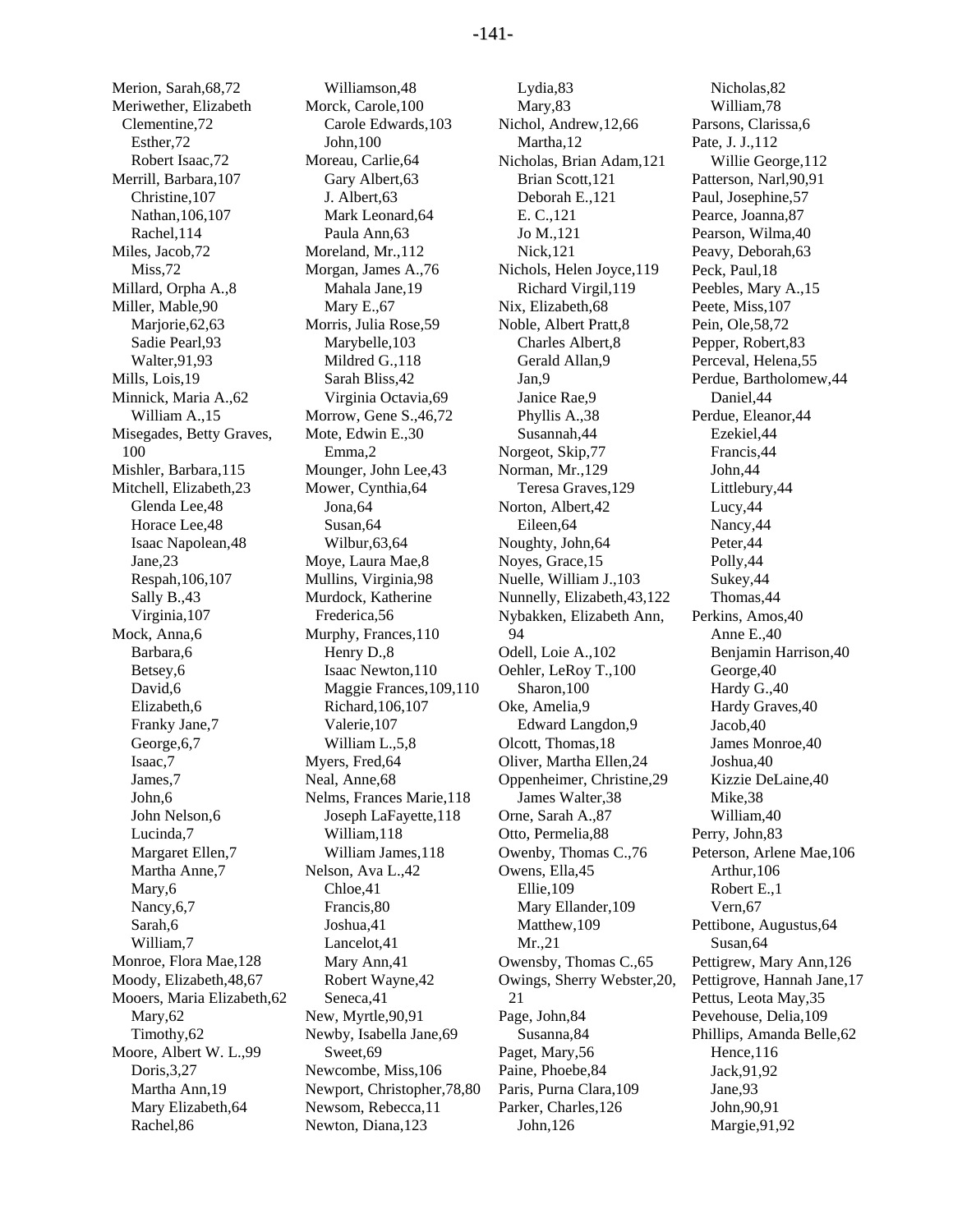Mary,91,92 Sarah Mirelda,110 Pierce, Barbara Batton,24 Malcolm Emmett,24 Nancy,40 William,83 Pierson, Brian,113 Carol A.,103 Carol Lathrop,35,112 Kimberley,113 Mark,113 Richard E.,113 Pike, Alice,61 Catherine E.,60,61 Piper, John,7 Pippenger, Elizabeth,115 John B.,115 Pippin, Arthur,6 Betsey,6 Lucinda,6 Pollock, Ira Madora,27 Popham, George,78 Potter, Sybel,116 William,82 Potts, Josiah D.,6 Powell, Amelia,37 Pratt, Joseph,84 Rachel,83,84 Thomas,84 Prendergast, Phyllis,103 Preston, Lucretia,35 Prez, Mr.,111 Price, Barrett,117 James O.,91,92 Proctor, Edgar,116 Irene,91 Provender, Hannah,84 John,84 Pugh, Barbara,26 Purvis, Charles L.,43 William A.,43 William James,43 Quillen, William C.,31 Quiring, Elizabeth,29 Raley, E.,36 Ramsaur, Lynne Graves,4,36 Richard,37 Ramsey, Catherine Melvina,35,113 Rand, Henry R.,62 Randall, Georgina,107 Rathbone, Elizabeth,88 Rathbun, Robert,88 Reagan, Pat A.,52 Pat Graves,88 Von,88 Reakes, Sue Graves,60

Redmonds, George,75 Reed, Mary,17 Reeder, Mr.,35 Reese, Helen Catherine,38 Samuel Wilson,38 Remaley, Jessie,45 Reynolds, Ann,65,67,120 John,120 Rhodes, Hezekiah,130 John,130 Rice, Alford Thomas,111 Alfred Thomas,111 Amos Huston,111 Arthur,111 Benjamin,114 Darlene Sue,111 Esther,111 Ethel Elzenia,111 Freda,111 Fredona May,111 Howard Arthur,111 James Oliver,111 John Wesley,111 Juanita,111 Lucille Annabell,111 Mariorie Juanita, 111 Oma Esther,111 Paul Eugene,111 Sylvia Armelia,111 Virginia Lee,111 William Thomas,109,111 Richards, Ann,58,59 George,115 Sarah Dawson,115 Richardson, Annie Lois,72 John Belton,72 Ricks, Martha,24 Riddle, James Franklin,69,70 Laura Dates,69 Robert Preston,70 Thomas,70 Rider, Juanita,106,108 Riley, Frances,120 Rixham, John W.,74 Robbins, Elizabeth,64 Roberts, Cheryl Sue,106,108 Gary Boyd,111 Kingsley,3 Robertson, Margaret J.,12, 41,101 Rodgers, John,7 Rogers, Amy L.,20 Bert W.,8 Bertha Isabel,8 Elisha C.,7 Eliza Jane,7 Ethel May,8

Everett A.,8 Firman J.,7 George Andrew,7 George Simon,8 Guy Walter,8 Henry George,7 Irene Evelyn,8 James,124 James Harve,20 James William,7 Jane,38 John,6,7 John Levi,8 John W.,7 Lucinda Ellen,7 Mary Elizabeth,7 Mr.,110 Regina,101 Regina R.,124 Robert Marion,7 Weston Burdette,8 Roley, Harry,95 Rolfe, Nellie,106 Twila,26 Rolle, Harry,95 Roop, Agnes,29 Rounds, Harlan L.,130 Roundy, Sabra,19 Rouse, Sarah Adelaide,8 Rowe, Dolphus,91 Rowland, Isaac,7 Rowley, Esther,7 George Martin,7 Ruggles, Thomas,82 Russell, Claudette,106,107 Edna,105,106 Edward,20 James,20 Jenella,20 Joseph,20 Ned,20 Ralph Earl,20 Robert Lee,20 Ruth, Macel M.,116 Rutherford, Ann,35 Anna,35 Ryals, Mr.,108 Sackett, Hannah,129 Jessie Alice,24 William,129 Sage, Louisa,124,128 Saleeby, Faye Graves,100 Sanders, Irvin C.,46,100 Irvin Carlton,47 Mable Frances,92,93 Matilda,24 Tabitha,26,46 Sandidge, Dolly,120

Dorothy D.,120 Sandys, Edwyn,81 Sargent, Lawrence,106,107 Satterwhite, Jane,24 Saunders, Elizabeth,115 George,86 Savageau, Stephen,108 Scheetz, August Robert,11,30 Maude Rosina,12,30,31 Schelling, Dorothy,95 Schlosser, Donald A.,57 Margaret Graves,56,57 Schrimsher, Marian Ada,90 Schuz, Elizabeth Rosina Dorothea,30 Johann Conrad,30 Rosina,11 Rosina Dorothea,11 Schwarz, Susanna,5 Seaker, Frank L.,15 Secry, Kristine,9 Selby, Faye Marguerite,45 Joseph Walter,45 Sessions, Joannie,40 Seymour, Robert,42 Shade, David,117 Sharp, Henry,88 Sarah,88 Sharpe, Elizabeth,3,27 Shasteen, Miriam Elaine Pottenger,103 Shaw, David,107 Oleva Mae,48 Susan Ann,95 Shay, Madeline,1 Shelley, Walter,80 Shelton, William,5 Shelver, Nancy,63 Shepard, Alvin,114 Alvina,114 Ann,114 Asenath,114 Charles,114 George,114 James M.,114 Jane,114 Joseph,114 Laura,114 Lois,114 Luther,114 Matthias,114 Orson,114 Oscar,114 Sarah,114 Sheridan, Vivian,130 Sherman, Lee,116 Shigley, Clara,21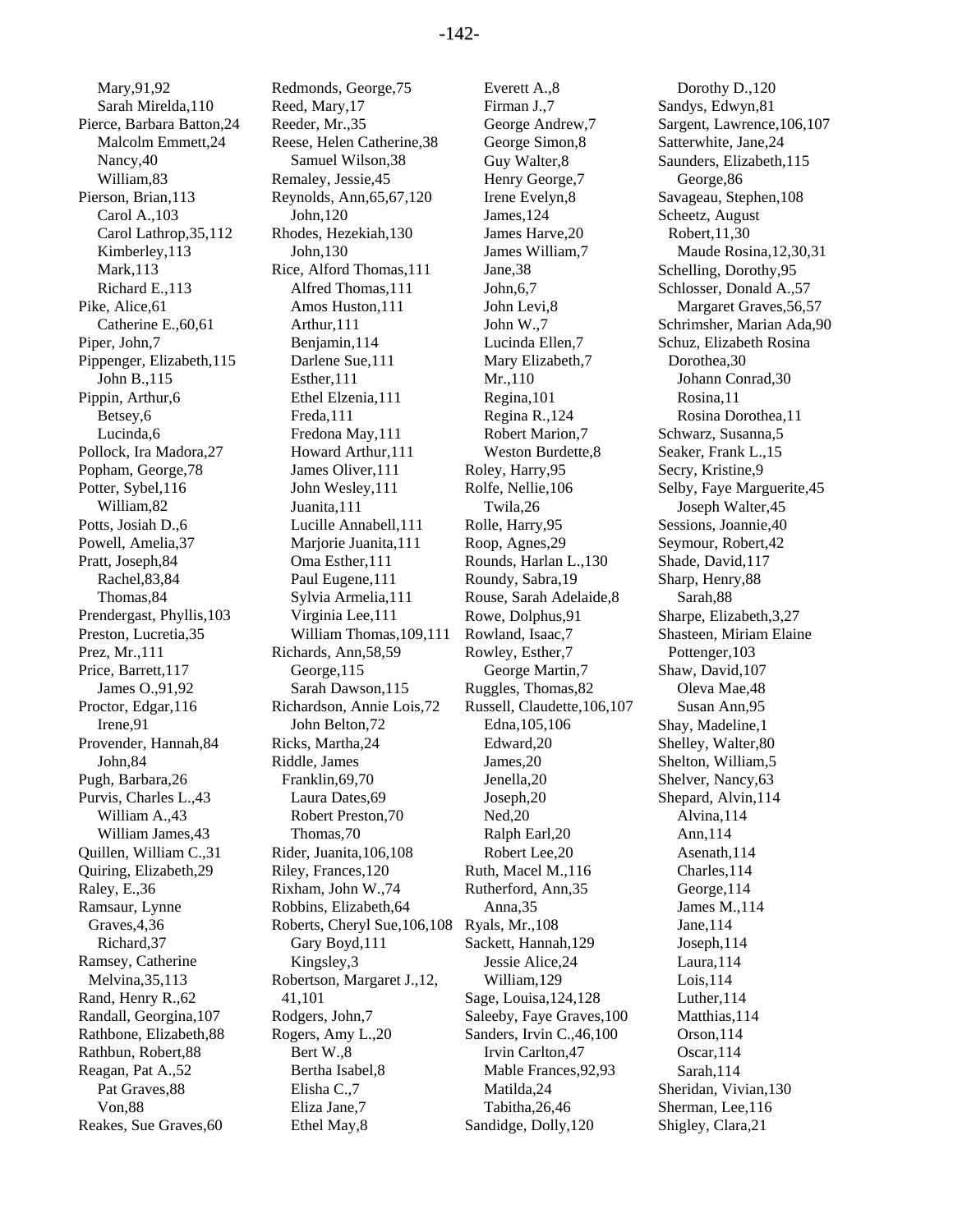George,21 Hattie,21 Ida May,21 James Loyd,21 John,20 Lora,21 Olive May,20,21 Ora Alice,21 William Addison,21 William Lord,21 Shipman, Kelly Ann Kovar, 61 Showler, J. Thomas,125 Shred, Martha Jane,45 Sillge, Henry William,8 Odella C.,8 Odella Caroline,8 Simcoe, John Graves,123 Simmons, Hannah,46,47,72 Thomas,72 Simms, Christina,101 Sims, Louella Lee,129 Nell,14 Sisco, John Lee,111 Slade, Nancy,119 Sliger, Mr.,110 Smelzer, Mr.,30 Smith, Alvie,105 Barbara,21,94 Bruce,91,92,94 Chrissy,107 Christina,107 David,89 Dorothy,68 Elizabeth,20 George,28,50 Gladys,28,51 Jay,106,107 John,81 Julian Kelley,35 Kay Jean,4 Kenneth Vance,117 Linda G.,108 Lucinda C.,7 Marilyn,104 Mark,107 Mary,65 Mr.,111 Patricia,94 Rex,110 Russ,106 Sonya,93 Soyna,92,93 Snider, Margaret,38 Snow, Annie Wainright,86 Snyder, Faith,63 Soderquist, Sharon,19 Somers, George,77

Sharon,64 Sorrell, Die Damary,40 Sowders, Dollie,20 Spalding, Naomi,14 William,13,14 Sparks, William Roy,95 Spaulding, Cynthia S.,62 Speakman, Vera May,128 Spearman, Betsy,48 Francis,67 Graves,48 James,29,48,67 Zora Elizabeth,48 Speight, Pell,8 Spencer, Elizabeth,88 Jack T.,18 Samuel,88 Thomas,18,88 Springer, Merritt,45 Spurgin, Bobbie,98 Larry,122 Larry D.,98 Spurlock, Marvin Andrew, 42 William Carl,42 Sroka, Anne Clare,127 Olaf Georg Willi,127 Richard Olaf,127 Stanley, Bill,110 Yvonne Marie,96 Stanly, Caleb,18 Starnes, Anna McGinty,38 Moses,66,76,94 Moses Dawson,66,94 Rebecca,66 William A.,94 Stebbing, Edward,18 Steele, Thomas,4 Stewart, Meribeh,7 Still, Charles,116 Stockwell, Roy,88 Stone, Catherine,24 Eliza,24 Elizabeth,24 Franklin B.,1 John,24 Katherine,48 Mary,24 Matthew,24 Richard,24 Thomas,24 William,24,119 Stout, Francis Marion,21 Stowell, C. H.,14 Elizabeth Alice,14 Strickland, Oda Ophelia,24 Stringer, LaVerne Ellon,35 Strong, Alexis John,86

Frederick T.,64 Stuart, Gale,106 Roland,105,106 Sullivan, Birdie,91 Cornelius,91 Cornelus,90,91 James,15 Jonathan,109 Maggie,91 Tempe Peralee,109 Tempie Peral,109 Swan, George,116 Swanson, Andree C.,35 Lawrence,64 Sweezy, Mr.,112 Swenson, Marjorie,113 Sylvester, Ansel,105 Gladys,105 Rowena F.,105 Tarr, Lillian,105 Tasker, Mark,108 Robert,108 Tate, Anthony J.,24 Melinda Ellen,24 Robert B.,24 Uriah,24 Taylor, Ann,64 Anne,37 Callie,90,91 Catharine,17 Catherine Clare,127 Clare Louisa,127 Elizabeth,91 George,126 Henry,126 Keith,127 Mr.,44 Paul M.,126 Paul Michael,127 Ronda Wade,101 Susan,126 Teague, Mary Ann,72 Teele, Adam,112 Edna Graves,112 George,112 Temple, Annah,15 Templeton, John,9 Tenery, Eleanor,6 Tennyson, Mr.,110 Terrell, Myra Louise,95 Terry, Ann R.,86 Marisu Edmonds,76,87 Reuxby Ann,86 Thatcher, John W.,7 Paul,6,7 William H.,7 Thomas, Alsie Alfa,110 Elmer,110

Goldie,110 Irene,110 James Franklin,109,110 Jim,110 John,24,117 John Willard,110 Leonard Edgar,110 Mary Katherine,110 William Gillis,110 Thompson, Ann Naomi, 13,14 Bill,103 Charles,13 Francis Marion,42 Gilbert Thornton,14 Jane,20,26 Joseph Ford,13,14 Leonard Mayton,42 Marion Virginia,13,14 Martha,98 Mary E.,57 Maude Eliza,13 Parlee Cinthy,42 Rhoda Ann,38 Robert,38 Sarah Greeves,13 W. D.,117 William,41 Thoms, John,117 Tidwell, Henry Taylor,40 Tiller, Beulah,96 Tilley, Nellie,48 Tilman, Jacob,118 Sallie Ann,118 Tinsley, Frank N.,100 Gracie D.,100 Tippett, Maria,57 Tipton, Keziah,109 Kissee,109 Kizzie,109 Tolbert, Ann,46,47 Toller, J. F.,128 Toms, John,117 Louisa,117 Sarah,117 Tooms, John,117 Torrentine, James,6 Toumey, Ann,14 Towle, Eric Woodrow,108 Leslie,106,108 Lisa Marie,108 William Leslie,108 Towler, William,96 Traker, Talitha,88 Trammell, Mr.,108 Troop, Polly,129 Troutt, Melissa Angeline,67 Trumble, Mary,88